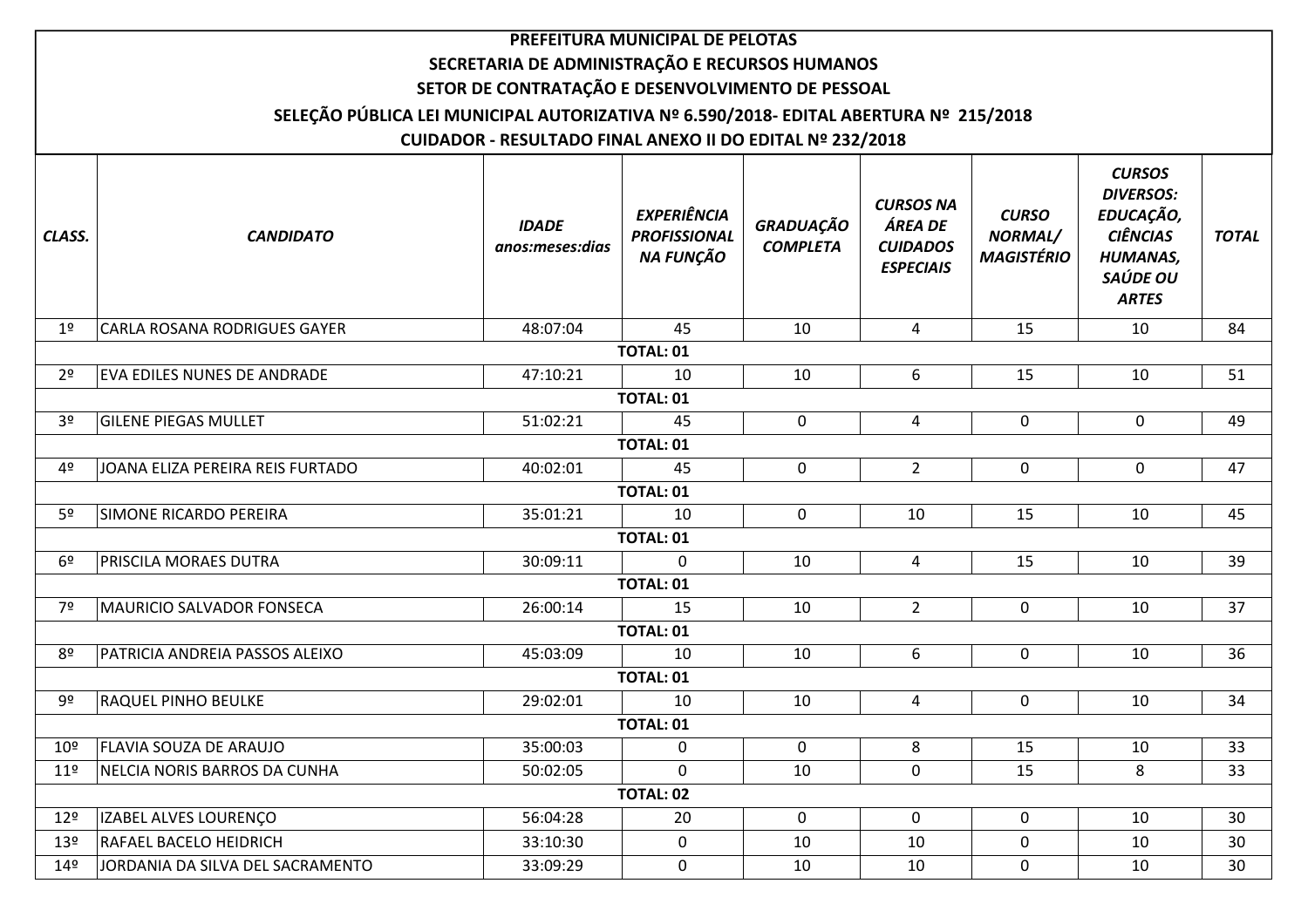| $15^{\circ}$    | <b>PAULA TORRES ARANALDE</b>        | 28:06:24 | $\mathbf{0}$     | 10               | 10             | 0           | 10             | 30 |  |
|-----------------|-------------------------------------|----------|------------------|------------------|----------------|-------------|----------------|----|--|
|                 |                                     |          | <b>TOTAL: 04</b> |                  |                |             |                |    |  |
| $16^{\circ}$    | VALESCA SILVEIRA DA SILVA           | 40:07:29 | 0                | 10               | 8              | $\mathbf 0$ | 10             | 28 |  |
| 179             | <b>GRAZIELA DE OLIVEIRA PINTO</b>   | 35:07:09 | $\mathbf 0$      | 10               | 8              | $\mathbf 0$ | 10             | 28 |  |
|                 |                                     |          | <b>TOTAL: 02</b> |                  |                |             |                |    |  |
| 18 <sup>°</sup> | MONIQUE COELHO CARVALHO             | 24:10:21 | 0                | 0                | $2^{\circ}$    | 15          | 10             | 27 |  |
|                 | <b>TOTAL: 01</b>                    |          |                  |                  |                |             |                |    |  |
| 19 <sup>°</sup> | SIMONE OLIVEIRA CAMPOS DE SOUZA     | 45:09:14 | 0                | $\mathbf 0$      | $\mathbf 0$    | 15          | 10             | 25 |  |
| 20 <sup>°</sup> | <b>SHEILA ANNES PONTES</b>          | 39:07:08 | 0                | $\mathbf 0$      | $\mathbf 0$    | 15          | 10             | 25 |  |
| $21^{\circ}$    | JAQUELINE CONCEIÇÃO SOARES          | 37:00:29 | $\mathbf 0$      | $\mathbf 0$      | $\pmb{0}$      | 15          | 10             | 25 |  |
| 22º             | ELIZANDRA MACHADO BENGUA            | 36:03:22 | 0                | $\boldsymbol{0}$ | 0              | 15          | 10             | 25 |  |
| 23º             | <b>TICIANE ACOSTA SOARES</b>        | 36:00:00 | $\mathbf 0$      | $\mathbf 0$      | $\mathbf 0$    | 15          | 10             | 25 |  |
| 24º             | <b>ADRIANE GARCIA</b>               | 30:01:12 | $\mathbf{0}$     | 0                | 0              | 15          | 10             | 25 |  |
|                 | <b>TOTAL: 06</b>                    |          |                  |                  |                |             |                |    |  |
| 25 <sup>°</sup> | SAMANTA DA CRUZ MOREIRA             | 31:07:18 | 0                | 10               | $\overline{4}$ | $\mathbf 0$ | 10             | 24 |  |
|                 | <b>TOTAL: 01</b>                    |          |                  |                  |                |             |                |    |  |
| 26º             | MARISTELA AMARAL RODRIGUES TISSOT   | 55:06:08 | 0                | 10               | $2^{\circ}$    | $\mathbf 0$ | 10             | 22 |  |
| 27º             | MARIA DINA BARBOSA DA MARTA         | 55:03:19 | $\mathbf 0$      | 10               | $\overline{2}$ | 0           | 10             | 22 |  |
| 28º             | CATIA REGINA VIEIRA DA SILVA        | 45:08:21 | $\mathbf 0$      | 10               | $2^{\circ}$    | 0           | 10             | 22 |  |
| 29º             | RAQUEL GOUVEIA DA SILVA             | 37:09:16 | 0                | 10               | $\overline{2}$ | 0           | 10             | 22 |  |
| 30 <sup>o</sup> | <b>SAMANTA TAVARES ILHA</b>         | 30:01:08 | $\mathbf 0$      | 10               | $2^{\circ}$    | $\mathbf 0$ | 10             | 22 |  |
| 31 <sup>°</sup> | <b>ANDERSON RODRIGUES DA LUZ</b>    | 27:02:15 | $\mathbf 0$      | 10               | $2^{\circ}$    | $\mathbf 0$ | 10             | 22 |  |
| 32 <sup>o</sup> | <b>VERONICA HOFFMANN</b>            | 26:09:15 | $\mathbf 0$      | 10               | $2^{\circ}$    | 0           | 10             | 22 |  |
|                 |                                     |          | <b>TOTAL: 07</b> |                  |                |             |                |    |  |
| 33 <sup>°</sup> | JAQUELINE AGUZZI CURZIO             | 55:07:09 | $\mathbf{0}$     | $\mathbf 0$      | $2^{\circ}$    | 15          | $\overline{4}$ | 21 |  |
|                 |                                     |          | <b>TOTAL: 01</b> |                  |                |             |                |    |  |
| 34º             | <b>BRENDA FURTADO PIO</b>           | 26:06:09 | 10               | $\mathbf 0$      | 4              | 0           | 6              | 20 |  |
| 35 <sup>°</sup> | ANDREA TEIXEIRA VIANNA              | 54:07:12 | $\mathbf 0$      | 10               | $2^{\circ}$    | 0           | 8              | 20 |  |
| 36 <sup>°</sup> | <b>RAQUEL GUTERRES PALMA</b>        | 25:03:00 | $\mathbf 0$      | 10               | $2^{\circ}$    | 0           | 8              | 20 |  |
| 37 <sup>°</sup> | <b>ELISABETH BAPTISTA RODRIGUES</b> | 61:09:25 | 0                | 10               | $\mathbf 0$    | 0           | 10             | 20 |  |
| 38º             | JANETH SILVA SCAGLIONI              | 56:08:26 | 0                | 10               | 0              | $\mathbf 0$ | 10             | 20 |  |
| 39º             | CATIA PATRICIA ISLABAO PINTO        | 49:01:09 | 0                | 10               | $\mathbf 0$    | $\mathbf 0$ | 10             | 20 |  |
| 40º             | <b>BEATRIZ LOPES BARCELOS</b>       | 45:00:05 | 0                | 10               | 0              | $\mathbf 0$ | 10             | 20 |  |
| 41º             | <b>ADRIANA FARIAS SILVEIRA</b>      | 44:08:19 | 0                | 10               | 0              | $\mathbf 0$ | 10             | 20 |  |
| 42º             | ELISANGELA PINTO AMARAL SCHMIDT     | 44:07:20 | 0                | 10               | 0              | $\mathbf 0$ | 10             | 20 |  |
| 43º             | <b>CRISTIANE VIEIRA SCHERDIEN</b>   | 44:03:13 | $\mathbf 0$      | 10               | $\mathbf 0$    | $\mathbf 0$ | 10             | 20 |  |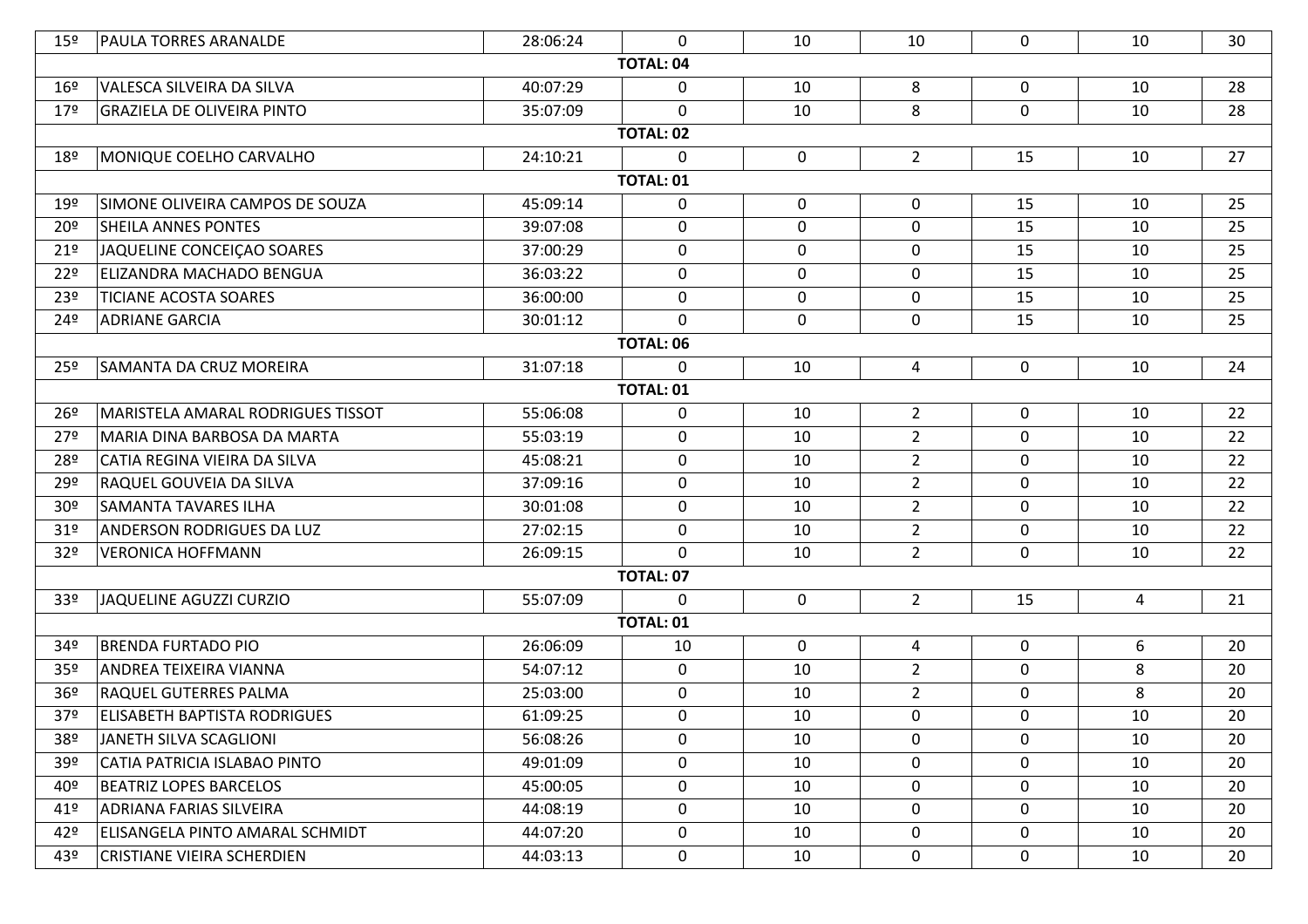| 44º             | <b>GILNEI DOS ANJOS</b>                 | 43:10:10 | 0                | 10          | $\mathbf 0$ | $\mathbf 0$ | 10 | 20 |  |  |
|-----------------|-----------------------------------------|----------|------------------|-------------|-------------|-------------|----|----|--|--|
| 45º             | CATIA ROSANE DOS SANTOS RODRIGUES       | 37:03:24 | $\mathbf 0$      | 10          | $\mathbf 0$ | $\mathbf 0$ | 10 | 20 |  |  |
| 46º             | SUELEN BORGES LOTH CORREA               | 36:13:00 | 0                | 10          | 0           | 0           | 10 | 20 |  |  |
| 47º             | LUIZA VANESSA MONTEIRO SILVA            | 36:05:11 | 0                | 10          | 0           | 0           | 10 | 20 |  |  |
| 48º             | DAIANA SANTOS MADRUGA                   | 36:03:06 | 0                | 10          | 0           | 0           | 10 | 20 |  |  |
| 49º             | ELIANE VIEIRA MACHADO                   | 36:02:20 | $\mathbf 0$      | 10          | $\mathbf 0$ | $\mathbf 0$ | 10 | 20 |  |  |
| 50 <sup>°</sup> | <b>GILNEI FARIAS SOUZA</b>              | 35:03:22 | 0                | 10          | $\mathbf 0$ | 0           | 10 | 20 |  |  |
| 51 <sup>°</sup> | ANELISA DA SILVA PARADA                 | 34:08:05 | 0                | 10          | 0           | 0           | 10 | 20 |  |  |
| 52 <sup>o</sup> | ELIZANE ALVES RODRIGUES MATIAS          | 34:01:05 | 0                | 10          | $\mathbf 0$ | 0           | 10 | 20 |  |  |
| 53 <sup>°</sup> | TIAGO SENGIK PINTO                      | 33:11:05 | 0                | 10          | $\mathbf 0$ | $\mathbf 0$ | 10 | 20 |  |  |
| 54º             | NAIR ELAINE MARTINS DOS SANTOS          | 33:00:03 | $\mathbf 0$      | 10          | $\mathbf 0$ | 0           | 10 | 20 |  |  |
| 55º             | DENISE XAVIER FERREIRA BASSI            | 32:01:20 | 0                | 10          | 0           | 0           | 10 | 20 |  |  |
| 56º             | PALOMA MACHADO VILELA                   | 31:03:06 | 0                | 10          | $\mathbf 0$ | 0           | 10 | 20 |  |  |
| 57º             | <b>SHANA BORGES DOMINGUES</b>           | 31:01:07 | 0                | 10          | $\mathbf 0$ | $\mathbf 0$ | 10 | 20 |  |  |
| 58º             | <b>BRUNO CHRISTOPHER EICHHOLZ BLAAS</b> | 31:00:07 | 0                | 10          | 0           | 0           | 10 | 20 |  |  |
| 59º             | DEBORA DIAS OSORIO                      | 30:08:09 | 0                | 10          | 0           | 0           | 10 | 20 |  |  |
| 60º             | SILVANA GOVEIA SILVA                    | 30:05:01 | 0                | 10          | 0           | 0           | 10 | 20 |  |  |
| 61°             | LEONARDO LEMOS SILVEIRA                 | 30:04:12 | $\mathbf 0$      | 10          | 0           | $\mathbf 0$ | 10 | 20 |  |  |
| 62°             | DAIANE NEVES DA CRUZ                    | 29:08:17 | 0                | 10          | 0           | $\mathbf 0$ | 10 | 20 |  |  |
| 63º             | VINICIUS SILVA DA ROSA                  | 28:01:10 | 0                | 10          | 0           | 0           | 10 | 20 |  |  |
| 64º             | JULIANE RECUERO GARCIA                  | 28:00:17 | 0                | 10          | 0           | $\mathbf 0$ | 10 | 20 |  |  |
| 65º             | THAIS FARIAS PEREIRA                    | 28:00:15 | $\mathbf 0$      | 10          | $\mathbf 0$ | $\mathbf 0$ | 10 | 20 |  |  |
| 66º             | MILENA ALVES BORBA                      | 27:09:29 | $\mathbf 0$      | 10          | 0           | $\mathbf 0$ | 10 | 20 |  |  |
| 67º             | LITIELE OLIVEIRA DA FONSECA DA ROCHA    | 27:09:13 | $\mathbf 0$      | 10          | 0           | 0           | 10 | 20 |  |  |
| 68º             | SILVANA TUCHTENHAGEN                    | 27:06:00 | $\mathbf 0$      | 10          | 0           | 0           | 10 | 20 |  |  |
| 69º             | LETICIA SILVA DA SILVA                  | 26:08:04 | $\mathbf 0$      | 10          | 0           | $\mathbf 0$ | 10 | 20 |  |  |
| 90?             | LEONARDO CARVALHO OLIVEIRA              | 26:03:13 | $\mathbf 0$      | 10          | 0           | $\mathbf 0$ | 10 | 20 |  |  |
| 71º             | MARIO MARCELLO NETO                     | 25:11:08 | 0                | 10          | 0           | $\mathbf 0$ | 10 | 20 |  |  |
| 72º             | LENON LEMES COUTINHO                    | 21:09:05 | $\mathbf 0$      | 10          | 0           | $\mathbf 0$ | 10 | 20 |  |  |
| 73º             | GESSIMARA TISSOT NASCIMENTO             | 50:06:18 | 0                | 0           | 10          | 0           | 10 | 20 |  |  |
| 74º             | DANIEL VASCONCELOS JARA                 | 48:00:12 | $\mathbf 0$      | 0           | 10          | 0           | 10 | 20 |  |  |
|                 | <b>TOTAL: 41</b>                        |          |                  |             |             |             |    |    |  |  |
| 75º             | SIRLEI DE CASTRO MORAES                 | 56:05:05 | $\mathbf 0$      | $\mathbf 0$ | 0           | 15          | 4  | 19 |  |  |
| 76º             | <b>TATIANE DA SILVA SOUZA</b>           | 42:05:07 | $\mathbf 0$      | $\mathbf 0$ | 0           | 15          | 4  | 19 |  |  |
|                 |                                         |          | <b>TOTAL: 02</b> |             |             |             |    |    |  |  |
| 77º             | NARA LUCIA RODRIGUES DE AGUIAR          | 61:10:09 | 0                | 10          | $\mathbf 0$ | $\mathbf 0$ | 8  | 18 |  |  |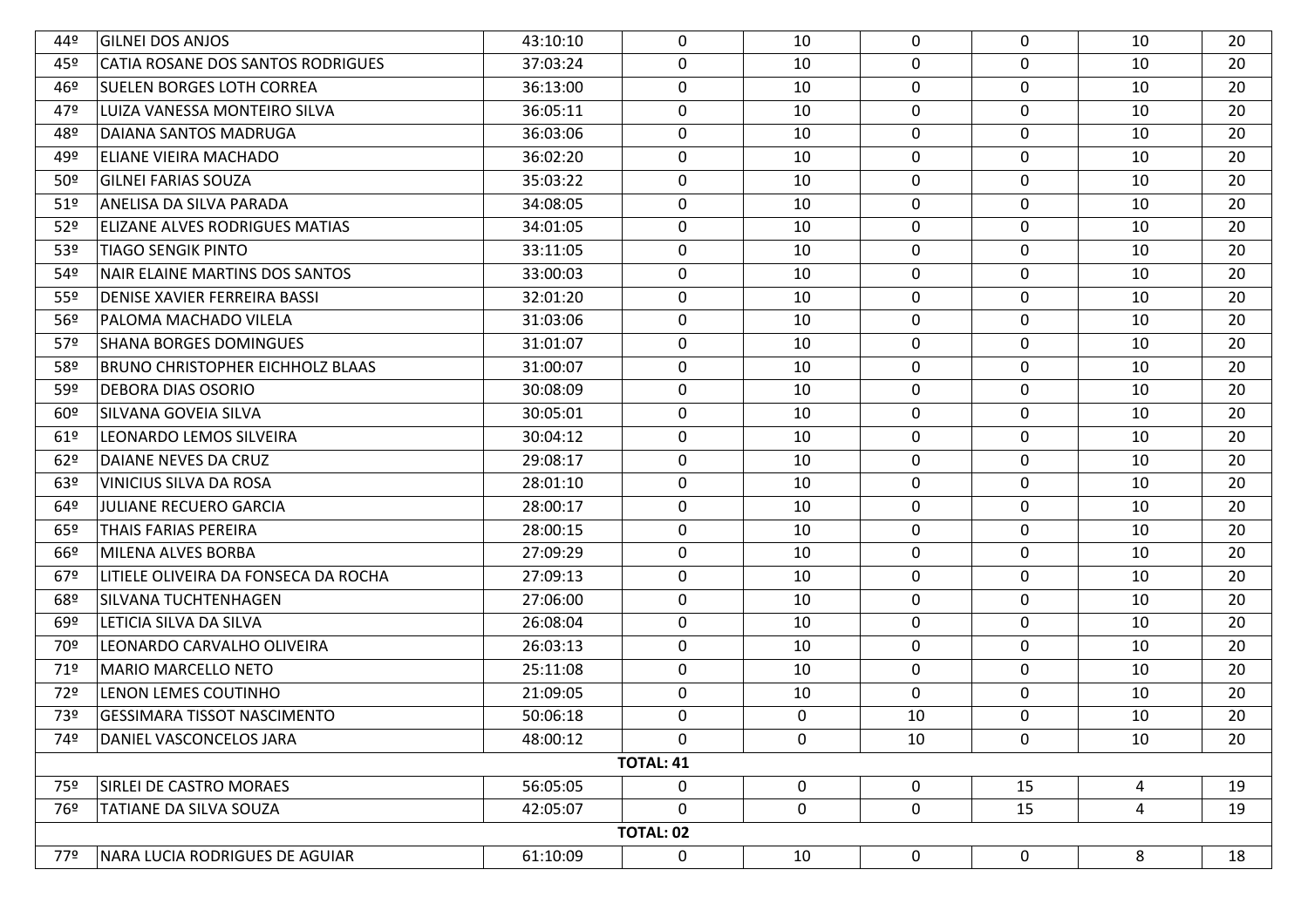| 78º                                                                                                              | ROSANI TAVARES DE AVILA DIEGUEZ          | 49:10:28 | $\mathbf{0}$     | 10           | 0              | $\Omega$     | 8              | 18 |  |
|------------------------------------------------------------------------------------------------------------------|------------------------------------------|----------|------------------|--------------|----------------|--------------|----------------|----|--|
| 79º                                                                                                              | <b>MARCIO BRAUN DE FREITAS</b>           | 39:08:19 | 0                | 10           | $\mathbf 0$    | $\Omega$     | 8              | 18 |  |
| 80 <sup>°</sup>                                                                                                  | JOSIANE SILVEIRA SILVEIRA                | 35:03:21 | $\mathbf 0$      | 10           | 0              | 0            | 8              | 18 |  |
| 81º                                                                                                              | JOSE ROBERTO ZANETTI SAMPAIO             | 31:11:04 | 0                | 10           | $\mathbf 0$    | $\Omega$     | 8              | 18 |  |
| 82º                                                                                                              | LOREN FONSECA ESPIRITO SANTO             | 26:11:04 | $\mathbf 0$      | 10           | 0              | $\mathbf{0}$ | 8              | 18 |  |
| 83º                                                                                                              | <b>DOUGLAS CARDOSO</b>                   | 25:06:18 | $\mathbf 0$      | 10           | $\mathbf 0$    | 0            | 8              | 18 |  |
| 84º                                                                                                              | LIZAINE GOMES ALVES                      | 55:10:15 | $\Omega$         | $\mathbf 0$  | 8              | 0            | 10             | 18 |  |
|                                                                                                                  |                                          |          | <b>TOTAL: 08</b> |              |                |              |                |    |  |
| <b>CAMILA PERES MARTINS</b><br>$\mathbf 0$<br>0<br>$\overline{2}$<br>85º<br>30:05:12<br>$\mathbf{0}$<br>15<br>17 |                                          |          |                  |              |                |              |                |    |  |
| 86º                                                                                                              | DANIELA CRISTINA XAVIER DUARTE           | 28:01:26 | $\mathbf 0$      | $\mathbf 0$  | $\mathbf 0$    | 15           | $\overline{2}$ | 17 |  |
| 87º                                                                                                              | DANIELA KAUANA DA SILVA JOANOL           | 24:07:07 | $\mathbf 0$      | $\mathbf 0$  | 0              | 15           | $\overline{2}$ | 17 |  |
| 88º                                                                                                              | ALINE MUNHOZ REDU                        | 23:11:18 | $\Omega$         | $\mathbf 0$  | $\mathbf 0$    | 15           | $2^{\circ}$    | 17 |  |
|                                                                                                                  |                                          |          | <b>TOTAL: 04</b> |              |                |              |                |    |  |
| 89º                                                                                                              | MARTA ROSANE POSSAPP TAVARES             | 58:11:20 | 0                | 10           | $\mathbf 0$    | 0            | 6              | 16 |  |
| 90°                                                                                                              | ANGELO ROBERTO BELMUDES VELEDA           | 55:04:19 | $\mathbf 0$      | 10           | 0              | 0            | 6              | 16 |  |
| 91°                                                                                                              | MARE LIZE VAZ BARBOSA                    | 54:02:30 | 0                | 10           | $\mathbf 0$    | $\Omega$     | 6              | 16 |  |
| 92°                                                                                                              | <b>MARIA DE FATIMA FERNANDES PACHECO</b> | 39:06:27 | 0                | 10           | 0              | $\mathbf{0}$ | 6              | 16 |  |
| 93º                                                                                                              | <b>GREICE DOS SANTOS BIZARRO</b>         | 35:00:18 | 0                | 10           | $\pmb{0}$      | $\mathbf 0$  | 6              | 16 |  |
| 94º                                                                                                              | <b>MARTIOLLI DOS SANTOS FARIAS</b>       | 34:01:17 | $\mathbf 0$      | 10           | 0              | 0            | 6              | 16 |  |
| 95º                                                                                                              | JESSICA MORAES                           | 27:03:05 | $\mathbf 0$      | 10           | $\mathbf 0$    | $\Omega$     | 6              | 16 |  |
| 96°                                                                                                              | MARIA AMELIA PEREIRA MARTINS             | 61:02:16 | $\Omega$         | $\mathbf 0$  | 6              | 0            | 10             | 16 |  |
|                                                                                                                  |                                          |          | <b>TOTAL: 08</b> |              |                |              |                |    |  |
| 97º                                                                                                              | ROSANGELA DA FROTA LISBOA                | 56:15:00 | 0                | $\mathbf 0$  | $\mathbf 0$    | 15           | $\mathbf 0$    | 15 |  |
| 98º                                                                                                              | <b>DEISE DA SILVA GARCIA</b>             | 42:11:13 | $\mathbf 0$      | $\mathbf{0}$ | $\mathbf 0$    | 15           | 0              | 15 |  |
| 99º                                                                                                              | <b>PAULA RODRIGUES</b>                   | 28:02:25 | $\Omega$         | $\mathbf{0}$ | $\mathbf 0$    | 15           | 0              | 15 |  |
|                                                                                                                  |                                          |          | <b>TOTAL: 03</b> |              |                |              |                |    |  |
| $100^{\circ}$                                                                                                    | SANDRA ROBERTA MACHADO MOREIRA           | 40:01:25 | 0                | 10           | $\overline{2}$ | $\mathbf 0$  | $2^{\circ}$    | 14 |  |
| $101^{\circ}$                                                                                                    | TAIANE AMARAL CAMACHO                    | 34:04:11 | $\mathbf 0$      | 10           | $\overline{2}$ | 0            | $\overline{2}$ | 14 |  |
| 102º                                                                                                             | FABIANE LESSA CANTO SILVA                | 39:08:18 | 0                | 10           | $\mathbf 0$    | 0            | 4              | 14 |  |
| 103º                                                                                                             | LILIAN SCHAFER DE FREITAS                | 39:06:08 | 0                | 10           | $\mathbf 0$    | $\Omega$     | 4              | 14 |  |
| 104º                                                                                                             | EVA DE CASSIA MENDES VALADAO             | 39:05:07 | 0                | 10           | 0              | $\mathbf 0$  | 4              | 14 |  |
| 105º                                                                                                             | <b>ELEN PEREIRA PEDRA</b>                | 37:05:23 | 0                | 10           | $\mathbf 0$    | 0            | 4              | 14 |  |
| 106º                                                                                                             | RAQUEL FERREIRA RAUBACH                  | 30:02:10 | $\mathbf 0$      | 10           | 0              | $\mathbf 0$  | 4              | 14 |  |
| 107º                                                                                                             | LEANDRO MORALES AFFONSO                  | 29:03:17 | 0                | 10           | 0              | 0            | 4              | 14 |  |
| 108º                                                                                                             | SILVIA LETICIA DIAS DA SILVA FERSULA     | 45:06:10 | $\mathbf 0$      | 0            | 4              | 0            | 10             | 14 |  |
| 109º                                                                                                             | MICHELE OLIVEIRA                         | 35:01:25 | 0                | $\mathbf 0$  | 4              | $\mathbf 0$  | 10             | 14 |  |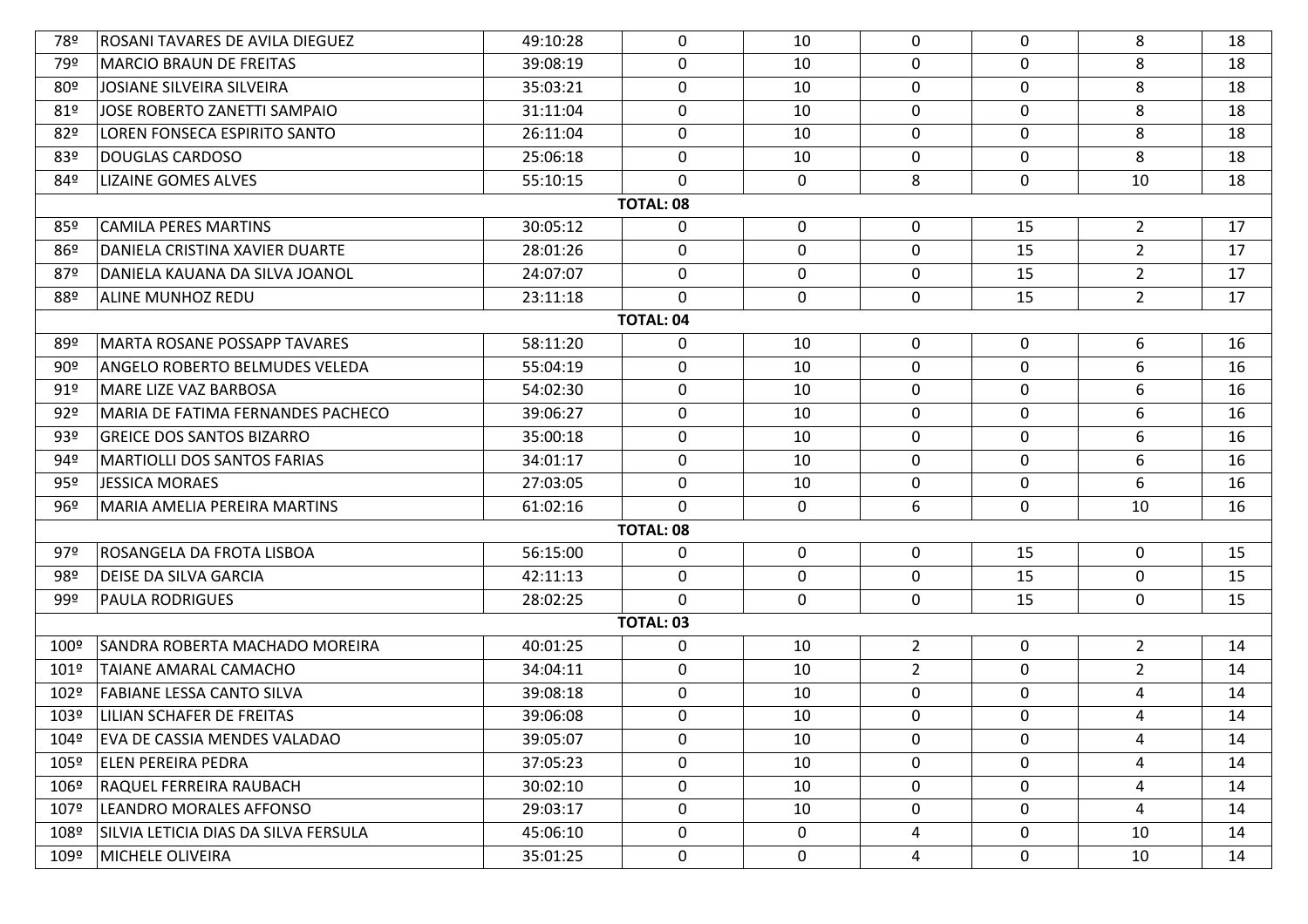| 110º             | <b>FABIELE DE AVILA SOARES</b>          | 24:03:16 | $\mathbf{0}$     | 0           | 4              | 0                | 10             | 14 |
|------------------|-----------------------------------------|----------|------------------|-------------|----------------|------------------|----------------|----|
|                  |                                         |          | <b>TOTAL: 11</b> |             |                |                  |                |    |
| 1119             | JAIRO GARCIA DE SOUZA                   | 45:02:29 | 10               | 0           | 0              | 0                | $2^{\circ}$    | 12 |
| 112º             | <b>GIOVANA HACKBART HAERTEL</b>         | 54:09:16 | $\mathbf 0$      | 10          | 0              | $\mathbf 0$      | $\overline{2}$ | 12 |
| 113º             | VANGELA REGINA MARTINS DE PAIVA         | 53:01:18 | 0                | 10          | 0              | 0                | $\overline{2}$ | 12 |
| 114º             | <b>MICHELE TONIASSO</b>                 | 40:05:28 | 0                | 10          | 0              | 0                | $\overline{2}$ | 12 |
| 115º             | <b>UILIAM DE ANDRADE BECK</b>           | 35:03:00 | $\mathbf 0$      | 10          | $\mathbf 0$    | $\mathbf 0$      | $\overline{2}$ | 12 |
| 116º             | <b>DULCILENE MARTINS DA SILVA</b>       | 34:09:17 | 0                | 10          | 0              | 0                | $\overline{2}$ | 12 |
| 117º             | RODRIGO WEINHEIMER PEREIRA              | 32:08:13 | 0                | 10          | 0              | 0                | $\overline{2}$ | 12 |
| 118º             | RODRIGO CARDOZO BARCELOS                | 25:05:29 | $\mathbf 0$      | 10          | $\mathbf 0$    | $\mathbf 0$      | $\overline{2}$ | 12 |
| 119º             | <b>PRISCILA DUARTE LESSA</b>            | 23:09:28 | 0                | 10          | 0              | 0                | $\overline{2}$ | 12 |
| 120º             | <b>TATIANE GONÇALVES CHAGAS TAVARES</b> | 35:05:25 | $\mathbf 0$      | $\mathbf 0$ | $\overline{2}$ | 0                | 10             | 12 |
| 121º             | MICHELE AMARO CAMPELO                   | 27:07:19 | $\mathbf 0$      | $\mathbf 0$ | $2^{\circ}$    | 0                | 10             | 12 |
| <b>TOTAL: 11</b> |                                         |          |                  |             |                |                  |                |    |
| 122º             | ELISIANE LIMA ARAUJO DA SILVA           | 49:05:22 | 10               | $\mathbf 0$ | 0              | $\mathbf 0$      | $\mathbf 0$    | 10 |
| 123º             | <b>LUANA REZENDE CORREA</b>             | 34:07:03 | 10               | $\mathbf 0$ | $\mathbf 0$    | $\mathbf 0$      | $\mathbf 0$    | 10 |
| 124º             | NAILE SILVA MACHADO                     | 56:13:00 | 0                | 10          | 0              | 0                | $\mathbf 0$    | 10 |
| 125º             | <b>CLAUDIO ROGERIO DA SILVA DIAS</b>    | 52:07:19 | $\mathbf 0$      | 10          | $\mathbf 0$    | $\boldsymbol{0}$ | $\mathbf 0$    | 10 |
| 126º             | <b>ROSAMAR OLIVEIRA DUARTE</b>          | 52:07:03 | 0                | 10          | 0              | 0                | 0              | 10 |
| 127º             | MARIA HELENA HILIAN LOPES               | 51:05:25 | $\mathbf 0$      | 10          | 0              | 0                | 0              | 10 |
| 128º             | <b>GRAZIELA SILVA PEREIRA</b>           | 44:01:25 | $\mathbf 0$      | 10          | $\mathbf 0$    | $\mathbf 0$      | 0              | 10 |
| 129º             | <b>VALERIA BICHET MULLER</b>            | 43:11:18 | $\mathbf 0$      | 10          | $\mathbf 0$    | $\mathbf 0$      | $\mathbf 0$    | 10 |
| 130º             | CARLA SOLANGE DIAS NOVAK                | 37:05:07 | $\mathbf 0$      | 10          | $\mathbf 0$    | $\mathbf 0$      | $\mathbf 0$    | 10 |
| 131º             | MARCIA ROSANE GOULART MESQUITA ALVARO   | 37:03:02 | $\mathbf 0$      | 10          | $\mathbf 0$    | $\mathbf 0$      | $\mathbf 0$    | 10 |
| 132º             | <b>RAQUEL FARIAS</b>                    | 36:10:00 | 0                | 10          | 0              | 0                | $\mathbf 0$    | 10 |
| 133º             | CINTIA ROZA GOMES DA SILVA              | 36:06:23 | $\mathbf 0$      | 10          | $\mathbf 0$    | $\boldsymbol{0}$ | $\mathbf 0$    | 10 |
| 134º             | MARIAMA DA SILVA SOARES                 | 33:09:00 | 0                | 10          | 0              | 0                | $\mathbf 0$    | 10 |
| 135º             | <b>ELISE DUARTE COSTA</b>               | 32:00:02 | $\mathbf 0$      | 10          | 0              | $\mathbf 0$      | $\mathbf 0$    | 10 |
| 136º             | PATRICIA CARDOSO PORTO DE AVILA         | 31:11:07 | $\mathbf 0$      | 10          | 0              | $\mathbf 0$      | $\mathbf 0$    | 10 |
| 137º             | <b>CAROLINE RECHLINSKI PINTO</b>        | 31:02:28 | 0                | 10          | 0              | $\mathbf 0$      | 0              | 10 |
| 138º             | <b>KAREN SILVA LEAL</b>                 | 29:07:12 | 0                | 10          | 0              | 0                | $\mathbf 0$    | 10 |
| 139º             | <b>GABRIELA BRUM ROSSELLI</b>           | 28:06:23 | $\mathbf 0$      | 10          | $\mathbf 0$    | 0                | $\mathbf 0$    | 10 |
| 140º             | DAYANNA PRISCILLA DA SILVA RIBEIRO      | 28:01:26 | 0                | 10          | 0              | 0                | 0              | 10 |
| 1419             | MADULI DOS SANTOS BARBOZA               | 27:08:27 | $\mathbf 0$      | 10          | 0              | 0                | 0              | 10 |
| 142º             | TAIARA SILVEIRA DA SILVA                | 27:02:06 | 0                | 10          | $\mathbf{0}$   | 0                | 0              | 10 |
| 143º             | BRUNA NORNBERG VANIEL BERNEIRA          | 25:03:16 | 0                | 10          | 0              | 0                | 0              | 10 |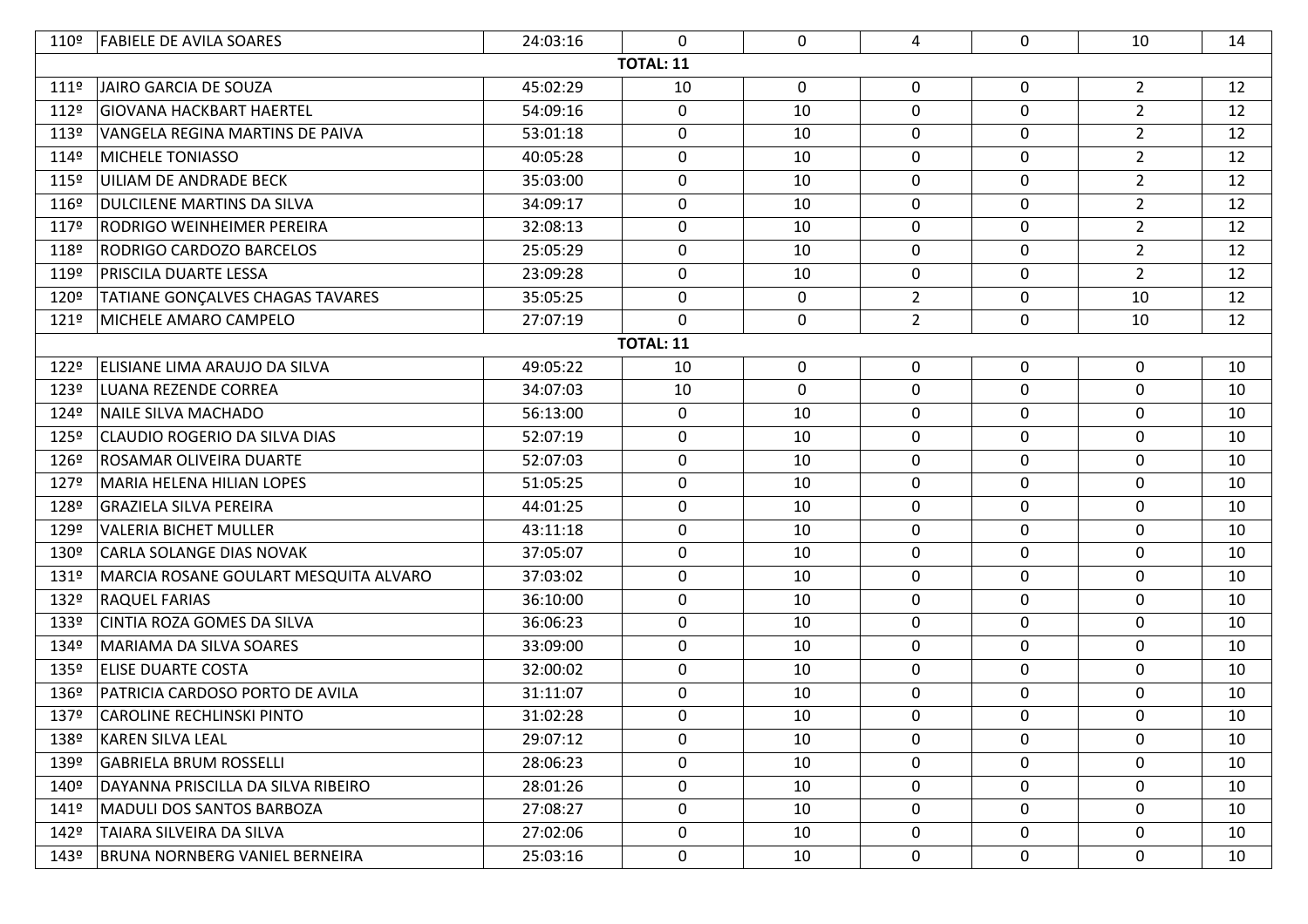| 144º                                                                                            | LARISSA BENTO CALDEIRA                  | 24:08:11 | $\Omega$         | 10          | $\mathbf 0$  | $\mathbf{0}$ | $\Omega$       | 10 |
|-------------------------------------------------------------------------------------------------|-----------------------------------------|----------|------------------|-------------|--------------|--------------|----------------|----|
| 145º                                                                                            | JANE MARCIA SOARES KROLOW               | 22:10:30 | 0                | 10          | 0            | $\mathbf 0$  | $\Omega$       | 10 |
| 146º                                                                                            | MARILENE TORMA MARTINS                  | 62:05:08 | $\mathbf 0$      | $\mathbf 0$ | 0            | 0            | 10             | 10 |
| 147º                                                                                            | PAULO RICARDO CORREA ROSADO             | 57:10:28 | 0                | $\mathbf 0$ | 0            | 0            | 10             | 10 |
| 148º                                                                                            | MARCELI FERNANDES DA SILVA GERBAUDO     | 56:04:16 | 0                | 0           | 6            | 0            | 4              | 10 |
| 149º                                                                                            | MARIA DE FATIMA PEREIRA DAS NEVES       | 54:02:12 | 0                | 0           | 0            | $\mathbf 0$  | 10             | 10 |
| 150º                                                                                            | <b>ELAINE TEREZINHA SILVA CRUZ</b>      | 52:10:27 | $\mathbf 0$      | 0           | 0            | $\mathbf 0$  | 10             | 10 |
| $151^{\circ}$                                                                                   | JANETE MARINHO RIBEIRO                  | 52:06:14 | 0                | 0           | 0            | 0            | 10             | 10 |
| 152º                                                                                            | JIANE SIGALES DE ALMEIDA                | 48:10:02 | 0                | 0           | $\mathbf{0}$ | 0            | 10             | 10 |
| 153º                                                                                            | EDERSON ANDRE DIAS DA SILVA             | 40:07:13 | 0                | 0           | 0            | 0            | 10             | 10 |
| 154º                                                                                            | <b>CATIANE FIGUEIREDO BARBIER</b>       | 40:02:24 | $\mathbf 0$      | 0           | 0            | $\mathbf 0$  | 10             | 10 |
| 155º                                                                                            | ROBERTA DO ESPIRITO SANTO LUZZARDI      | 39:01:09 | 0                | $\mathbf 0$ | 0            | 0            | 10             | 10 |
| 156º                                                                                            | ALESSANDRA MOTA VARGAS                  | 38:09:04 | 0                | 0           | 6            | 0            | 4              | 10 |
| 157º                                                                                            | IZAURA MOTA DOMINGUES                   | 38:06:07 | 0                | 0           | 0            | 0            | 10             | 10 |
| 158º                                                                                            | JOCIANE RAQUEL SOARES                   | 38:00:11 | 0                | 0           | 0            | 0            | 10             | 10 |
| 159º                                                                                            | RAIKA GULARTE DE OLIVEIRA               | 37:04:08 | 0                | 0           | 0            | 0            | 10             | 10 |
| 160º                                                                                            | <b>FRANCINE BORBA MONTEIRO BASTOS</b>   | 36:08:02 | 0                | 0           | 0            | 0            | 10             | 10 |
| 1619                                                                                            | LUCILEIA GONÇALVES OLIVEIRA             | 34:08:02 | 0                | $\mathbf 0$ | 0            | $\mathbf 0$  | 10             | 10 |
| 162º                                                                                            | <b>ESTER PEDROSO MOTA</b>               | 31:11:19 | 0                | 0           | 0            | 0            | 10             | 10 |
| 163º                                                                                            | <b>VALERIA SOARES TUCHE</b>             | 31:11:10 | 0                | $\mathbf 0$ | 0            | 0            | 10             | 10 |
| 164º                                                                                            | <b>AMANDA SOARES DUTRA</b>              | 31:04:21 | 0                | 0           | 0            | 0            | 10             | 10 |
| 165º                                                                                            | CARMEN ROSANE DANEMBERG CANDIDA ESTEVES | 27:03:26 | 0                | $\mathbf 0$ | $\mathbf 0$  | $\mathbf 0$  | 10             | 10 |
| 166º                                                                                            | JESSICA RIBEIRO GOUVEIA                 | 26:07:01 | 0                | $\mathbf 0$ | 0            | 0            | 10             | 10 |
| 1679                                                                                            | DARA BRAGA DA SILVA                     | 22:02:11 | $\mathbf 0$      | $\mathbf 0$ | 0            | $\mathbf 0$  | 10             | 10 |
|                                                                                                 |                                         |          | <b>TOTAL: 46</b> |             |              |              |                |    |
| 168º                                                                                            | MARIA BEATRIZ CORREA DA SILVA           | 55:10:15 | 0                | 0           | 4            | $\mathbf 0$  | 4              | 8  |
| 169º                                                                                            | DORANEI CARDOSO                         | 57:00:13 | 0                | $\mathbf 0$ | 0            | 0            | 8              | 8  |
| 170º                                                                                            | JOSIANE DA ROSA BORGES DE QUADROS       | 38:09:30 | 0                | $\mathbf 0$ | 0            | $\mathbf 0$  | 8              | 8  |
| 1719                                                                                            | <b>GABRIEL ACOSTA INSAURRIAGA</b>       | 28:10:28 | 0                | 0           | 0            | 0            | 8              | 8  |
| 172º                                                                                            | <b>FELIPE PERES DOMINGUES</b>           | 19:02:16 | 0                | $\mathbf 0$ | 0            | $\mathbf 0$  | 8              | 8  |
|                                                                                                 |                                         |          | TOTAL: 05        |             |              |              |                |    |
| $\mathbf 0$<br>6<br>$\mathbf 0$<br>6<br>48:05:18<br>0<br>0<br>173º<br>VALDIRENE TEIXEIRA LUCERO |                                         |          |                  |             |              |              |                |    |
| 174º                                                                                            | MICHELE DA SILVA                        | 36:09:19 | $\mathbf 0$      | 0           | 4            | $\mathbf 0$  | $\overline{2}$ | 6  |
| 175º                                                                                            | LEILA MARIA FERREIRA                    | 59:01:16 | $\mathbf 0$      | $\mathbf 0$ | 0            | $\mathbf 0$  | 6              | 6  |
| 176º                                                                                            | NARA CRISTINA FOUCHY DAS NEVES          | 54:02:30 | 0                | 0           | 0            | $\mathbf 0$  | 6              | 6  |
| 1779                                                                                            | <b>ANGELA FANKA DORNELES</b>            | 52:09:02 | 0                | 0           | 0            | 0            | 6              | 6  |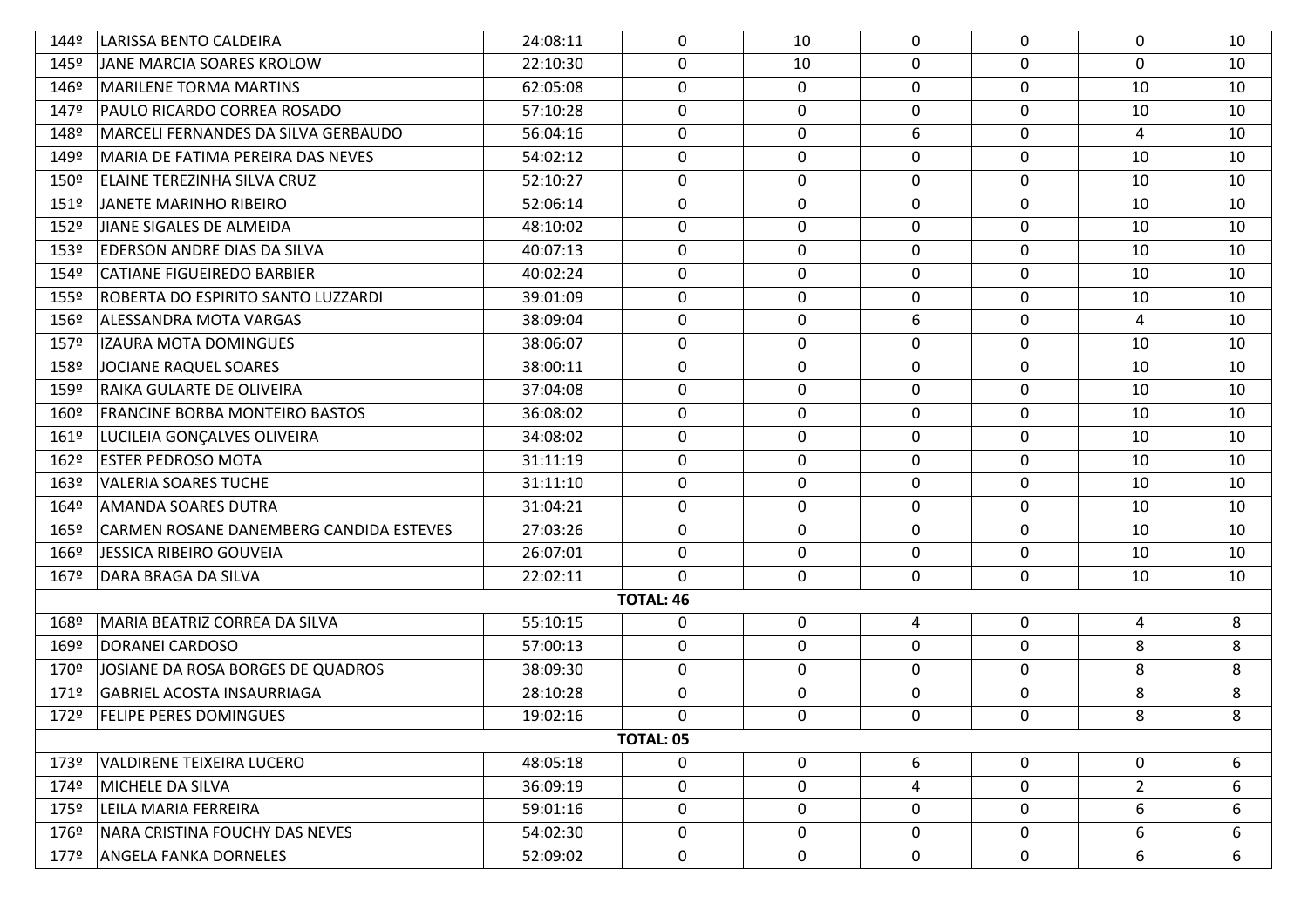| 178º             | LUCIANE AVILA ALVARIZA             | 44:01:24 | 0 | $\mathbf 0$      | 0              | $\Omega$    | 6              | 6              |  |  |
|------------------|------------------------------------|----------|---|------------------|----------------|-------------|----------------|----------------|--|--|
| 179º             | RENATA FERREIRA COELHO PEREIRA     | 43:05:29 | 0 | 0                | 0              | 0           | 6              | 6              |  |  |
| 180º             | DANIELE NUNES DOS SANTOS DAVID     | 34:02:01 | 0 | $\mathbf 0$      | 0              | 0           | 6              | 6              |  |  |
| 181º             | <b>LISSANDRA PERES DOS SANTOS</b>  | 32:07:03 | 0 | $\mathbf 0$      | $\mathbf 0$    | $\mathbf 0$ | 6              | 6              |  |  |
| 182º             | JAQUELE RIBEIRO NUNES              | 29:11:13 | 0 | $\mathbf 0$      | 0              | 0           | 6              | 6              |  |  |
| 183º             | <b>LAIS NORENBERG</b>              | 26:05:27 | 0 | 0                | $\mathbf 0$    | $\mathbf 0$ | 6              | 6              |  |  |
| 184º             | CAMILA DE OLIVEIRA FERREIRA        | 25:00:00 | 0 | $\mathbf 0$      | 0              | 0           | 6              | 6              |  |  |
| 185º             | <b>FERNANDA DE AZEVEDO DIAS</b>    | 23:09:28 | 0 | $\mathbf 0$      | $\mathbf 0$    | $\mathbf 0$ | 6              | 6              |  |  |
| 186º             | <b>RAQUEL LUCQUES DOS SANTOS</b>   | 22:06:01 | 0 | $\mathbf 0$      | 0              | 0           | 6              | 6              |  |  |
| 187º             | <b>ALINE GOMES KRUGER</b>          | 22:04:28 | 0 | 0                | $\mathbf 0$    | $\mathbf 0$ | 6              | 6              |  |  |
| 188º             | TALIA SIGALES DE ALMEIDA           | 20:00:19 | 0 | $\mathbf 0$      | 0              | 0           | 6              | 6              |  |  |
| <b>TOTAL: 16</b> |                                    |          |   |                  |                |             |                |                |  |  |
| 189º             | LETICIA OLIVEIRA VILELA            | 24:03:12 | 0 | $\mathbf 0$      | 4              | 0           | 0              | 4              |  |  |
| 190º             | <b>ENI SANTOS GUTERRES</b>         | 58:08:02 | 0 | 0                | $\overline{2}$ | $\mathbf 0$ | $\overline{2}$ | 4              |  |  |
| 191º             | MARLEI CLEIDE DE OLIVEIRA          | 57:04:00 | 0 | $\mathbf 0$      | $\overline{2}$ | 0           | $\overline{2}$ | 4              |  |  |
| 192º             | ADRIANE CATERINE FERREIRA SILVEIRA | 48:03:22 | 0 | $\mathbf 0$      | $\overline{2}$ | $\mathbf 0$ | $\overline{2}$ | 4              |  |  |
| 193º             | MICHELE MATIAS DE OLIVEIRA         | 30:08:06 | 0 | $\mathbf 0$      | $\overline{2}$ | 0           | $\overline{2}$ | 4              |  |  |
| 194º             | STEFANIE PEREIRA VERGARA           | 23:04:08 | 0 | $\mathbf 0$      | $\overline{2}$ | $\mathbf 0$ | $\overline{2}$ | 4              |  |  |
| 195º             | ANA LUCIA CARDOSO AIRES            | 55:10:00 | 0 | $\mathbf 0$      | $\mathbf 0$    | 0           | 4              | 4              |  |  |
| 196º             | DALMA DE ALVARENGA WARNKE          | 51:02:14 | 0 | $\mathbf 0$      | 0              | $\mathbf 0$ | 4              | 4              |  |  |
| 197º             | ANGELA MARIA DOS ESTREITO LESSA    | 50:02:09 | 0 | $\mathbf 0$      | 0              | 0           | 4              | 4              |  |  |
| 198º             | ANGELA MARIA PEREIRA DA SILVA      | 44:03:17 | 0 | 0                | 0              | $\mathbf 0$ | 4              | 4              |  |  |
| 199º             | <b>ETIANE PERES PRESTES</b>        | 38:01:11 | 0 | $\mathbf 0$      | 0              | $\mathbf 0$ | 4              | 4              |  |  |
| 200º             | JORGE DIEGO MOREIRA GONÇALVES      | 37:05:21 | 0 | $\mathbf 0$      | 0              | $\mathbf 0$ | 4              | 4              |  |  |
| 201º             | <b>FABIO ROBERTO ABREU RETAMAR</b> | 36:10:29 | 0 | $\mathbf 0$      | 0              | 0           | 4              | 4              |  |  |
| 202º             | ALEXANDRA DA ROSA MEDEIROS         | 36:00:17 | 0 | 0                | 0              | $\mathbf 0$ | 4              | 4              |  |  |
| 203º             | <b>DIEGO RIBEIRO LISBOA</b>        | 35:01:28 | 0 | $\mathbf 0$      | $\mathbf 0$    | $\mathbf 0$ | 4              | 4              |  |  |
| 204º             | <b>SUELEN FERREIRA MENARE</b>      | 31:08:06 | 0 | $\mathbf 0$      | 0              | 0           | 4              | 4              |  |  |
| 205º             | <b>LEONICE HERNANDES PEREIRA</b>   | 29:07:00 | 0 | $\mathbf 0$      | 0              | 0           | 4              | 4              |  |  |
| 206º             | ANA CAROLINA DA CONCEIÇÃO CALDEIRA | 25:00:09 | 0 | $\mathbf 0$      | 0              | $\Omega$    | 4              | 4              |  |  |
| 207º             | LAURA BEATRIZ ANGHINONI MACHADO    | 24:02:23 | 0 | $\mathbf 0$      | 0              | 0           | 4              | 4              |  |  |
|                  | <b>TOTAL: 19</b>                   |          |   |                  |                |             |                |                |  |  |
| 208º             | CRISTINA MEDEIROS POWER            | 46:07:07 | 0 | $\boldsymbol{0}$ | $\overline{2}$ | 0           | $\mathbf 0$    | $\overline{2}$ |  |  |
| 209º             | MOISES BENEVENTANO SILVA           | 32:04:20 | 0 | $\mathbf 0$      | $\overline{2}$ | 0           | $\mathbf 0$    | $\overline{2}$ |  |  |
| 210º             | <b>VIRGINIA FONSECA VARGAS</b>     | 57:11:01 | 0 | 0                | 0              | 0           | $\overline{2}$ | $\overline{2}$ |  |  |
| 211 <sup>°</sup> | MANOEL PEDRO DE OLIVEIRA NETO      | 57:04:29 | 0 | $\mathbf 0$      | 0              | $\mathbf 0$ | $2^{\circ}$    | $\overline{2}$ |  |  |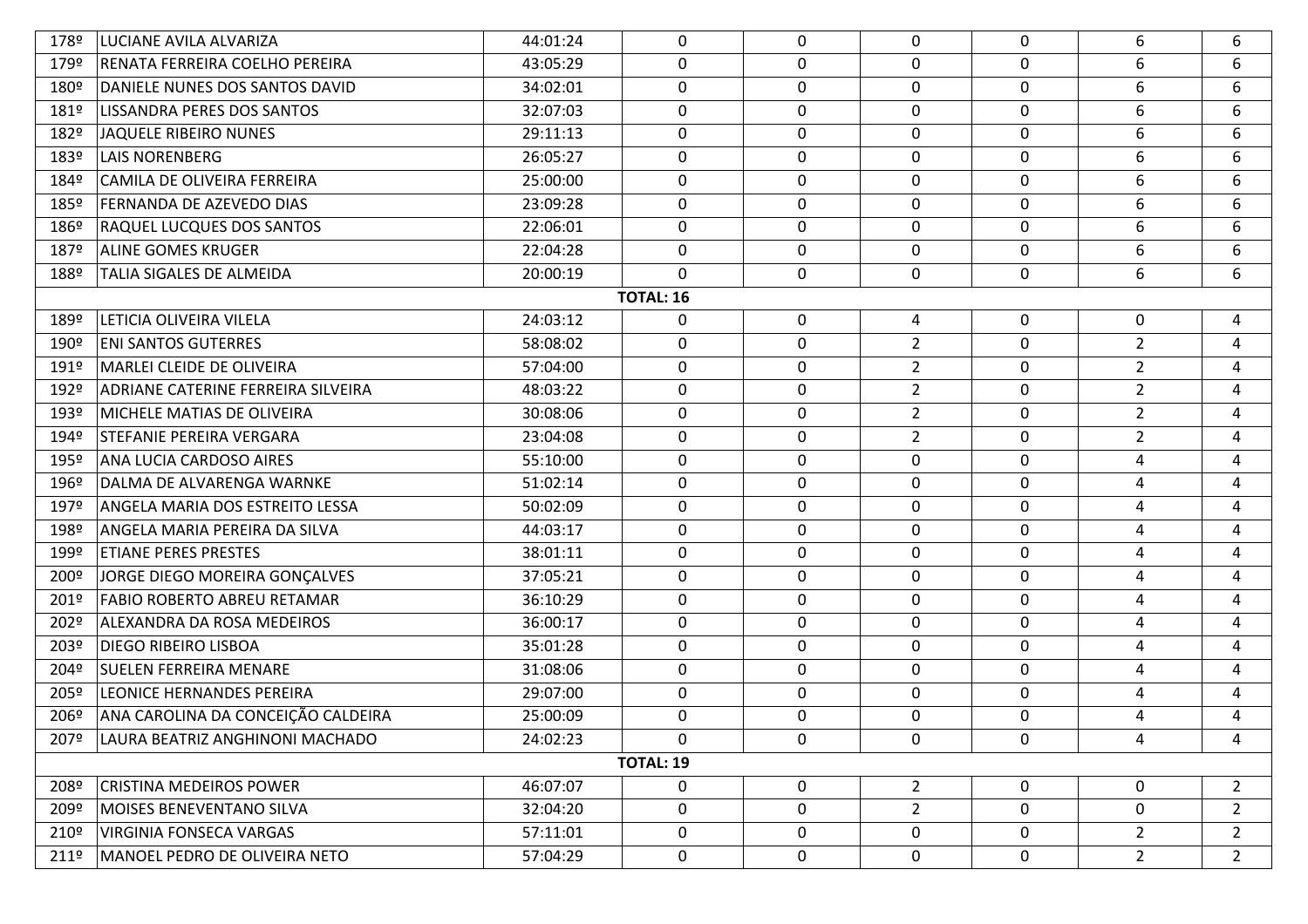| 212°             | CLAIR XAVIER PRIETSCH                    | 56:04:16 | 0           | $\mathbf 0$      | 0           | 0           | $\overline{2}$ | $\overline{2}$ |
|------------------|------------------------------------------|----------|-------------|------------------|-------------|-------------|----------------|----------------|
| 213º             | ANA REGINA VIEIRA                        | 56:03:25 | $\mathbf 0$ | $\mathbf 0$      | 0           | $\pmb{0}$   | $\overline{2}$ | $\overline{2}$ |
| 214º             | <b>DORISLEI FERREIRA LESSA</b>           | 55:00:05 | 0           | $\mathbf 0$      | 0           | 0           | $\overline{2}$ | $\overline{2}$ |
| 215º             | ANA BEATRIZ GAMA LIMA                    | 53:10:07 | 0           | 0                | 0           | 0           | $\overline{2}$ | $\overline{2}$ |
| 216º             | MARIA DO CARMO DA SILVA GARIGHAN         | 53:06:20 | 0           | $\mathbf 0$      | $\Omega$    | 0           | $\overline{2}$ | $\overline{2}$ |
| 217º             | ROZELAINE ROZA DOS SANTOS                | 53:00:10 | 0           | $\boldsymbol{0}$ | 0           | $\mathbf 0$ | $\mathbf{2}$   | $\overline{2}$ |
| 218º             | MARISA FERNANDA FREITAS DE MATOS         | 53:00:04 | 0           | $\mathbf 0$      | 0           | 0           | $\overline{2}$ | $\overline{2}$ |
| 219º             | JANICE MARINHO RIBEIRO                   | 48:02:03 | 0           | 0                | 0           | 0           | $\overline{2}$ | $\overline{2}$ |
| 220 <sup>o</sup> | MARIA SELOI PEREIRA                      | 46:11:05 | 0           | $\mathbf 0$      | $\Omega$    | 0           | $\overline{2}$ | $\overline{2}$ |
| 221º             | SIMONE DA ROCHA BARROS                   | 45:06:27 | 0           | $\boldsymbol{0}$ | 0           | $\mathbf 0$ | $\mathbf{2}$   | $\overline{2}$ |
| 222º             | <b>GILCE MARIA SILVEIRA DA COSTA</b>     | 45:05:11 | 0           | $\mathbf 0$      | 0           | 0           | $\overline{2}$ | $\overline{2}$ |
| 223º             | <b>GABRIELA ROCHA LOPES</b>              | 43:00:10 | 0           | 0                | 0           | 0           | $\overline{2}$ | $\overline{2}$ |
| 224º             | <b>VERIDIANA FONSECA DA ROSA</b>         | 41:08:22 | 0           | $\mathbf 0$      | $\Omega$    | 0           | $\overline{2}$ | $\overline{2}$ |
| 225º             | <b>FABIANE OLIVEIRA DE SOUZA</b>         | 40:01:23 | 0           | $\boldsymbol{0}$ | 0           | $\mathbf 0$ | $\overline{2}$ | $\overline{2}$ |
| 226º             | LIZA MILENE DRAVANZ VIEIRA               | 38:09:14 | 0           | $\mathbf 0$      | 0           | 0           | $\overline{2}$ | $\overline{2}$ |
| 227º             | LIDIANE GARCIA HERTZBERG                 | 37:11:11 | 0           | 0                | 0           | 0           | $\overline{2}$ | $\overline{2}$ |
| 228º             | DANIELA SILVEIRA FARIAS                  | 35:08:20 | 0           | 0                | 0           | 0           | $\overline{2}$ | $\overline{2}$ |
| 229º             | VANESSA VALENTE FARIAS                   | 35:05:11 | $\mathbf 0$ | $\mathbf 0$      | 0           | $\mathbf 0$ | $\overline{2}$ | $\overline{2}$ |
| 230 <sup>o</sup> | KAREN CUNHA FERNANDES GABRIEL            | 35:03:22 | 0           | 0                | 0           | 0           | $\overline{2}$ | $\overline{2}$ |
| 231º             | VANESSA DUARTE PINTO                     | 35:01:05 | 0           | 0                | 0           | 0           | $\overline{2}$ | $\overline{2}$ |
| 232º             | LIDIANE BRIGIDO DE VASCONCELOS FERNANDES | 33:10:02 | 0           | 0                | 0           | 0           | $\overline{2}$ | $\overline{2}$ |
| 233º             | <b>GISLAINE DOS SANTOS MOURA</b>         | 33:04:01 | $\mathbf 0$ | $\boldsymbol{0}$ | 0           | $\mathbf 0$ | $\overline{2}$ | $\overline{2}$ |
| 234º             | ELIANE FONSECA NUNES CARDOSO             | 32:11:05 | 0           | 0                | 0           | 0           | $\overline{2}$ | $\overline{2}$ |
| 235º             | TATIANE FAGUNDES DUARTE                  | 32:10:05 | 0           | $\mathbf 0$      | 0           | 0           | $\overline{2}$ | $\overline{2}$ |
| 236º             | VIVIAN SEVERO CABRERA                    | 32:09:25 | 0           | $\mathbf 0$      | 0           | 0           | $\overline{2}$ | $\overline{2}$ |
| 237º             | <b>FRANCINE PEREIRA MARTINS</b>          | 32:05:01 | $\mathbf 0$ | $\mathbf 0$      | 0           | $\pmb{0}$   | $\overline{2}$ | $\overline{2}$ |
| 238º             | DAIANE MACHADO CORREA                    | 31:09:18 | 0           | 0                | 0           | 0           | $\overline{2}$ | $\overline{2}$ |
| 239º             | <b>GLAUCIANE SALVADOR SCHAUN</b>         | 31:07:16 | 0           | 0                | 0           | $\mathbf 0$ | $\overline{2}$ | $\overline{2}$ |
| 240 <sup>o</sup> | AMANDA AYRES PINTO STIGGER GRIEP         | 30:10:30 | 0           | 0                | 0           | 0           | $\overline{2}$ | $\overline{2}$ |
| 241º             | <b>ANITA FABRES CAMACHO</b>              | 29:04:02 | 0           | $\mathbf 0$      | $\mathbf 0$ | $\mathbf 0$ | $\overline{2}$ | $\overline{2}$ |
| 242º             | MATEUS DE MOURA PEREIRA                  | 27:10:27 | 0           | 0                | 0           | $\mathbf 0$ | $\overline{2}$ | $\overline{2}$ |
| 243º             | KARINA BADIA FONSECA                     | 27:07:03 | $\mathbf 0$ | $\mathbf 0$      | $\mathbf 0$ | $\pmb{0}$   | $\overline{2}$ | $\overline{2}$ |
| 244º             | <b>FRANCIELE PERES DE SOUZA</b>          | 25:03:03 | $\mathbf 0$ | $\boldsymbol{0}$ | 0           | $\mathbf 0$ | $\overline{2}$ | $\overline{2}$ |
| 245º             | <b>THALLES ECHEVERRY FEIJO</b>           | 24:06:01 | $\mathbf 0$ | $\mathbf 0$      | $\mathbf 0$ | $\mathbf 0$ | $2^{\circ}$    | $\overline{2}$ |
| 246º             | JAQUELINE DA LUZ DE CARVALHO             | 23:07:11 | 0           | 0                | 0           | $\mathbf 0$ | $\overline{2}$ | $\overline{2}$ |
| 247º             | JENNIFER RIBEIRO DA COSTA                | 22:10:28 | 0           | 0                | 0           | 0           | $\overline{2}$ | $\overline{2}$ |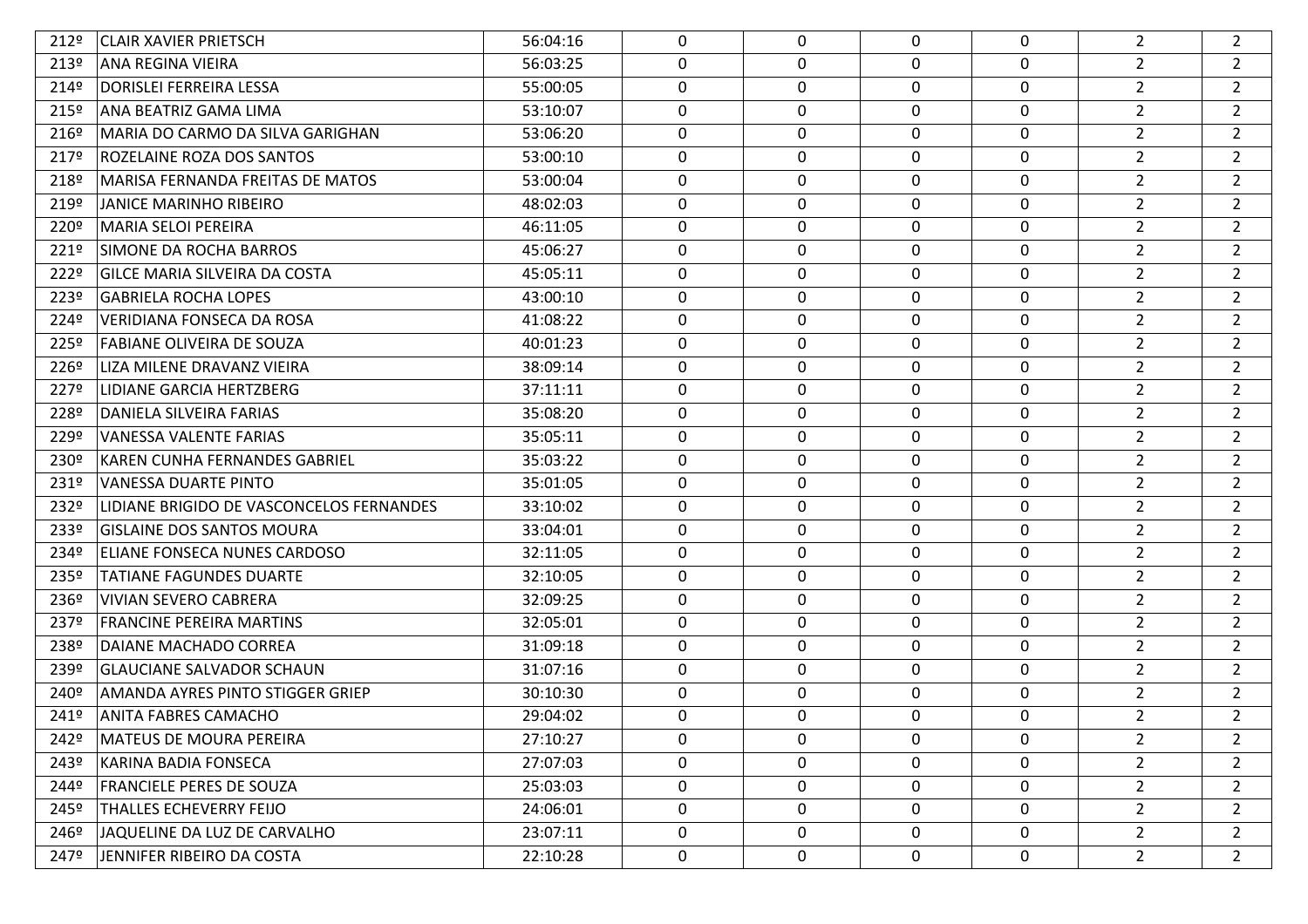| 248º             | CAMILA PINHEIRO GUIMARAES               | 21:06:23 | 0                | $\mathbf 0$      | $\mathbf 0$  | $\mathbf 0$      | $\overline{2}$ | $\overline{2}$ |
|------------------|-----------------------------------------|----------|------------------|------------------|--------------|------------------|----------------|----------------|
| 249º             | AMANDA PACHECO SILVEIRA                 | 18:05:02 | 0                | $\mathbf 0$      | 0            | $\mathbf 0$      | $\overline{2}$ | $\overline{2}$ |
|                  |                                         |          | <b>TOTAL: 42</b> |                  |              |                  |                |                |
| 250º             | JORGE ANTONIO KICKHOFEL PINTO           | 64:03:24 | 0                | 0                | 0            | 0                | 0              | 0              |
| 251º             | <b>ROSANI GUSMAO LOPES</b>              | 59:10:12 | 0                | $\mathbf 0$      | $\mathbf 0$  | $\Omega$         | $\mathbf{0}$   | $\mathbf 0$    |
| 252º             | PAULO ROBERTO GULARTE FARIAS            | 57:11:20 | 0                | $\boldsymbol{0}$ | 0            | $\mathbf 0$      | 0              | 0              |
| 253º             | <b>IVETE MOREIRA GULARTE</b>            | 57:10:24 | 0                | $\mathbf 0$      | 0            | 0                | 0              | $\mathbf 0$    |
| 254º             | MARILEIA DE FATIMA FERNANDES DOS SANTOS | 56:09:13 | 0                | $\mathbf 0$      | 0            | 0                | 0              | 0              |
| 255º             | <b>CLEUSA MARIA DIAS DUARTE</b>         | 56:08:23 | 0                | $\mathbf 0$      | $\mathbf{0}$ | 0                | 0              | $\mathbf 0$    |
| 256º             | VERA REGINA DE ALMEIDA BORGES           | 56:06:15 | 0                | $\boldsymbol{0}$ | 0            | $\mathbf 0$      | 0              | 0              |
| 257º             | <b>MARIO ROBERTO RIBEIRO COSTA</b>      | 56:00:20 | 0                | $\mathbf 0$      | 0            | $\mathbf 0$      | 0              | $\mathbf 0$    |
| 258º             | <b>ESTELA MARIS SILVA DA ROZA</b>       | 55:06:15 | 0                | 0                | 0            | 0                | 0              | $\mathbf 0$    |
| 259º             | ANA LUIZA BORGES CALDEIRA               | 55:03:04 | 0                | $\mathbf 0$      | 0            | 0                | 0              | $\mathbf 0$    |
| 260º             | <b>SARAI RODRIGUES</b>                  | 55:01:05 | 0                | $\boldsymbol{0}$ | 0            | $\mathbf 0$      | 0              | 0              |
| 261 <sup>o</sup> | <b>MARIA MARTA FONSECA PIRES</b>        | 54:07:04 | 0                | $\mathbf 0$      | 0            | 0                | 0              | $\mathbf 0$    |
| 262º             | MARILENA SAMPAIO BORGES                 | 54:05:27 | 0                | 0                | 0            | 0                | 0              | $\mathbf 0$    |
| 263º             | <b>EVERTON LUIS CENTENO SERGIO</b>      | 54:05:10 | 0                | $\mathbf 0$      | 0            | 0                | $\mathbf 0$    | $\mathbf 0$    |
| 264º             | CLEUSA REGINA QUINZEN ALMADA            | 53:06:15 | 0                | $\bf{0}$         | 0            | $\boldsymbol{0}$ | 0              | $\mathbf 0$    |
| 265º             | NEUZA IARA GOLCALVES RODRIGUES          | 52:10:24 | 0                | $\mathbf 0$      | 0            | 0                | $\mathbf 0$    | 0              |
| 266º             | MARINICE PRESTE GRICETI                 | 52:07:21 | 0                | $\mathbf 0$      | 0            | 0                | 0              | 0              |
| 267º             | MARLENE CIPRIANI DUTRA DA ROSA          | 51:10:29 | 0                | $\mathbf 0$      | 0            | 0                | $\mathbf 0$    | $\mathbf 0$    |
| 268º             | <b>ELIANE SANTOS ARAUJO</b>             | 51:05:24 | 0                | $\boldsymbol{0}$ | 0            | $\boldsymbol{0}$ | 0              | 0              |
| 269º             | SANDRA NARA CHAVES GOULART              | 51:04:26 | 0                | $\mathbf 0$      | 0            | 0                | $\mathbf 0$    | $\mathbf 0$    |
| 270 <sup>o</sup> | VANDERLEIA SILVA MARTINS                | 51:02:01 | 0                | $\mathbf 0$      | 0            | $\mathbf 0$      | 0              | $\mathbf 0$    |
| 271º             | LUCIANI STAFFORD MARQUES                | 51:01:26 | 0                | 0                | 0            | 0                | $\mathbf 0$    | $\mathbf 0$    |
| 272º             | <b>ADRIANE SOUZA BARCELLOS</b>          | 50:07:26 | 0                | $\mathbf 0$      | 0            | $\boldsymbol{0}$ | 0              | $\mathbf 0$    |
| 273º             | ALVACIR FERNANDES CARAMAO               | 50:04:30 | 0                | $\mathbf 0$      | 0            | 0                | $\mathbf 0$    | $\mathbf 0$    |
| 274º             | ANDREA AMARO DA SILVEIRA SILVA          | 50:00:08 | 0                | $\mathbf 0$      | 0            | $\mathbf 0$      | 0              | 0              |
| 275º             | REGINA SANDRA DA COSTA CHAVES DIAS      | 49:09:25 | 0                | $\mathbf 0$      | 0            | 0                | $\mathbf 0$    | 0              |
| 276º             | <b>ELENA CAMELATTO SCHIAVON</b>         | 49:03:03 | 0                | $\mathbf 0$      | 0            | $\mathbf 0$      | 0              | $\mathbf 0$    |
| 277º             | <b>ELIANA DOS SANTOS MADRUGA</b>        | 49:01:13 | 0                | $\mathbf 0$      | $\mathbf 0$  | $\mathbf 0$      | $\mathbf 0$    | $\mathbf 0$    |
| 278º             | ANA CLAUDIA BURKERT DA CRUZ NOLASCO     | 48:10:12 | 0                | $\mathbf 0$      | 0            | 0                | 0              | $\mathbf 0$    |
| 279º             | LAURA BEATRIZ TIMM VELASQUES            | 48:09:20 | 0                | $\mathbf 0$      | $\mathbf 0$  | $\mathbf 0$      | 0              | 0              |
| 280 <sup>o</sup> | LAURA BEATRIZ TIMM VELASQUES            | 48:09:20 | 0                | $\mathbf 0$      | 0            | $\mathbf 0$      | 0              | $\mathbf 0$    |
| 281º             | ROSANGELA OLIVEIRA RIBEIRO DA SILVA     | 48:05:05 | 0                | 0                | 0            | $\mathbf 0$      | $\mathbf 0$    | 0              |
| 282º             | CARLA CRISTINA LUIZ SILVEIRA            | 48:00:29 | 0                | 0                | 0            | 0                | 0              | $\mathbf 0$    |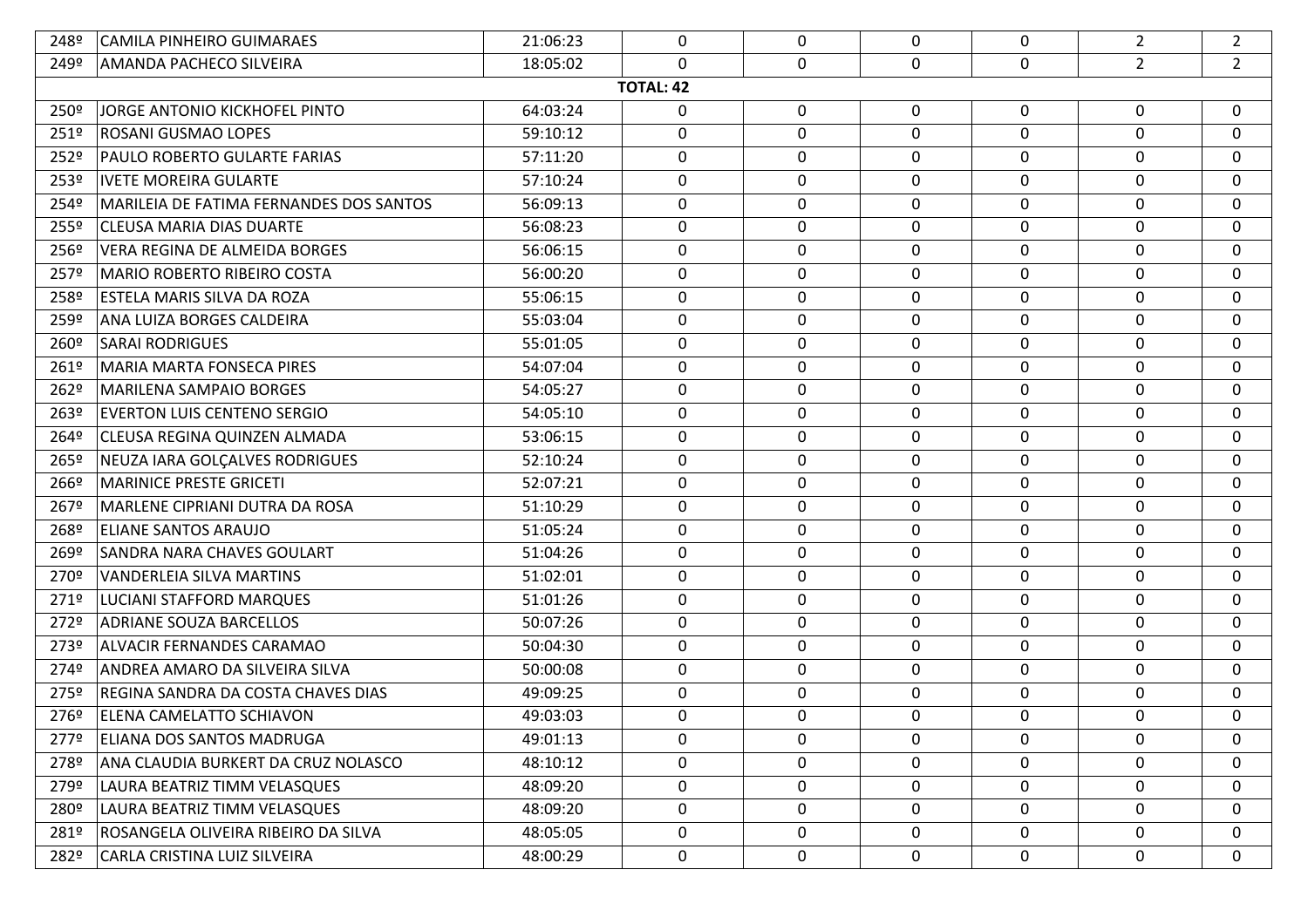| 283º             | LUCIANA DE MELO ROSA                  | 47:08:05 | 0           | $\mathbf 0$ | 0           | 0           | $\mathbf 0$ | 0           |
|------------------|---------------------------------------|----------|-------------|-------------|-------------|-------------|-------------|-------------|
| 284º             | NEIVA LUCIANE DA ROSA OLIVEIRA        | 47:03:21 | 0           | 0           | 0           | 0           | 0           | $\mathbf 0$ |
| 285º             | CLAUDIANA AQUINO DA ROSA              | 47:01:15 | 0           | $\mathbf 0$ | 0           | 0           | 0           | 0           |
| 286 <sup>o</sup> | LAURA ROSANE BORGES                   | 47:00:16 | 0           | 0           | 0           | 0           | 0           | $\mathbf 0$ |
| 287º             | <b>CRISETE DOS PASSOS VAZ</b>         | 46:06:06 | 0           | $\mathbf 0$ | 0           | 0           | 0           | $\mathbf 0$ |
| 288º             | ELISABETE DAMASCENO DOS SANTOS        | 46:05:03 | 0           | 0           | 0           | 0           | 0           | 0           |
| 289º             | ROSA OLIVEIRA DE PAULA                | 45:07:24 | 0           | $\mathbf 0$ | 0           | 0           | 0           | $\mathbf 0$ |
| 290º             | SENILDA CARDOSO GONÇALVES             | 45:01:08 | 0           | 0           | 0           | 0           | 0           | $\mathbf 0$ |
| 291º             | JOANA DARC DA SILVA MATTOS            | 45:01:04 | 0           | $\mathbf 0$ | 0           | 0           | 0           | $\mathbf 0$ |
| 292º             | ADRIANE ALMEIDA CORREA                | 44:07:02 | 0           | 0           | 0           | 0           | 0           | 0           |
| 293º             | DANIELA JAEKEL DE ARAUJO              | 44:01:11 | 0           | $\mathbf 0$ | 0           | 0           | 0           | $\mathbf 0$ |
| 294º             | NORIS ELENA VASCONCELOS LOPES         | 44:00:05 | 0           | 0           | 0           | 0           | 0           | $\mathbf 0$ |
| 295º             | <b>FABIO DE PAULA RODRIGUES</b>       | 43:08:15 | 0           | $\mathbf 0$ | 0           | 0           | $\mathbf 0$ | $\mathbf 0$ |
| 296º             | CATIA CILENE GONÇALVES LEAL           | 43:07:04 | 0           | 0           | 0           | 0           | 0           | 0           |
| 297º             | <b>JOSE ANTONIO RIBEIRO MENDES</b>    | 43:06:13 | 0           | $\mathbf 0$ | 0           | 0           | 0           | $\mathbf 0$ |
| 298º             | ALESSANDRO MELLO MORAES               | 43:04:05 | 0           | $\mathbf 0$ | 0           | 0           | 0           | 0           |
| 299º             | ALEJANDRA MARISA NOLA                 | 43:03:27 | 0           | $\mathbf 0$ | 0           | 0           | 0           | 0           |
| 300 <sup>o</sup> | <b>REGINA DOS SANTOS DE MELLO</b>     | 43:01:03 | $\mathbf 0$ | 0           | 0           | $\mathbf 0$ | $\mathbf 0$ | 0           |
| 301º             | ALESSANDRA DOS SANTOS BIZARRO RIBEIRO | 42:09:09 | 0           | $\mathbf 0$ | 0           | 0           | 0           | 0           |
| 302º             | ADRIANA MENDES COSTA                  | 42:07:13 | 0           | 0           | 0           | 0           | 0           | 0           |
| 303º             | PATRICIA CALDERIPE CUBA               | 42:07:07 | 0           | $\mathbf 0$ | 0           | 0           | $\mathbf 0$ | 0           |
| 304º             | PATRICIA OTT SILVA MARQUES            | 42:05:29 | $\mathbf 0$ | 0           | 0           | 0           | $\mathbf 0$ | 0           |
| 305º             | <b>LUCIANA XAVIER FERRAZ</b>          | 42:01:17 | $\mathbf 0$ | $\mathbf 0$ | $\mathbf 0$ | $\mathbf 0$ | 0           | 0           |
| 306 <sup>°</sup> | <b>ANA VARGAS</b>                     | 41:07:15 | 0           | $\mathbf 0$ | 0           | 0           | 0           | 0           |
| 307º             | NEUZA MARISA LEAL LEMOS               | 41:07:03 | 0           | $\mathbf 0$ | $\mathbf 0$ | 0           | 0           | 0           |
| 308º             | DANDARA DUTRA MOREIRA                 | 41:06:20 | 0           | 0           | 0           | 0           | 0           | 0           |
| 309º             | <b>MARIBEL CASCAES ALVES</b>          | 41:05:30 | $\mathbf 0$ | $\mathbf 0$ | $\mathbf 0$ | $\mathbf 0$ | 0           | 0           |
| 310 <sup>o</sup> | <b>FABIANA MATTOS SILVEIRA</b>        | 41:01:27 | 0           | $\mathbf 0$ | 0           | 0           | 0           | 0           |
| 311º             | <b>PATRICIA BONINI KONRATH</b>        | 40:10:19 | $\mathbf 0$ | $\mathbf 0$ | $\mathbf 0$ | $\mathbf 0$ | 0           | 0           |
| 312º             | SIMONE FIGUEIREDO DA SILVA            | 40:06:30 | 0           | 0           | 0           | 0           | $\Omega$    | 0           |
| 313º             | SINARA QUEVEDO CUNHA                  | 40:06:00 | 0           | 0           | 0           | 0           | $\mathbf 0$ | 0           |
| 314º             | MARIA DE FATIMA DUARTE FERREIRA       | 39:10:04 | 0           | 0           | 0           | 0           | 0           | 0           |
| 315 <sup>°</sup> | RUSSEL SANTIS DE OLIVEIRA JUNIOR      | 39:09:18 | 0           | 0           | $\mathbf 0$ | 0           | $\mathbf 0$ | 0           |
| 3169             | <b>VENEZA BIANCA CALDEIRA RUIZ</b>    | 39:05:23 | 0           | 0           | 0           | 0           | 0           | 0           |
| 317º             | MICHELE RODRIGUES MOLINA              | 39:05:21 | 0           | 0           | 0           | 0           | $\mathbf 0$ | 0           |
| 318º             | SONIA MERI DA ROSA                    | 39:04:24 | 0           | $\mathbf 0$ | 0           | 0           | 0           | 0           |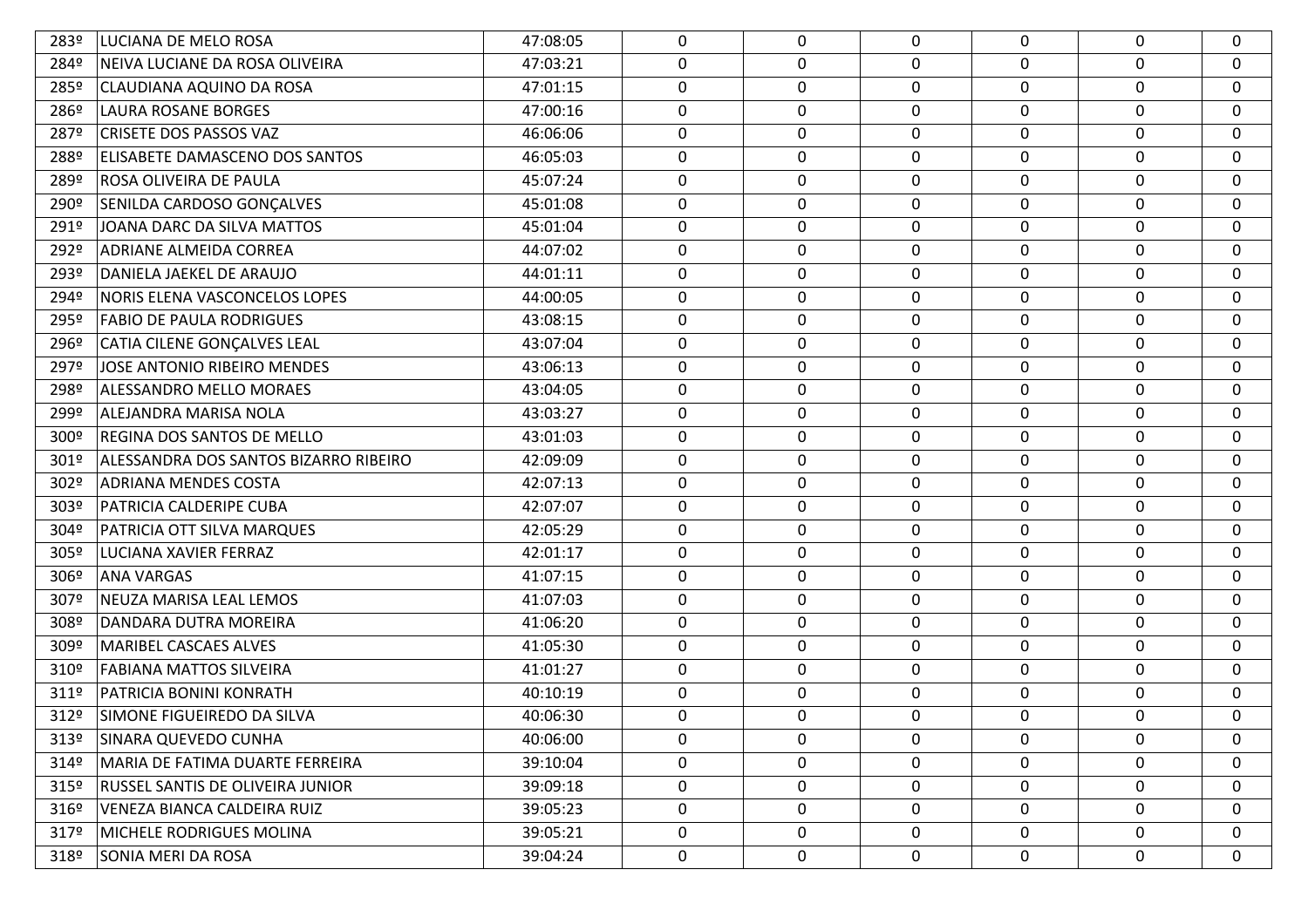| 319º             | <b>GISELE GOULART SOUZA</b>       | 39:04:12 | 0 | 0                | $\Omega$ | $\Omega$    | $\Omega$ | $\mathbf{0}$ |
|------------------|-----------------------------------|----------|---|------------------|----------|-------------|----------|--------------|
| 320º             | <b>LILIAN CARRILHO KNAPP</b>      | 39:03:22 | 0 | 0                | 0        | $\Omega$    | 0        | 0            |
| 321º             | MELISSA SILVEIRA GOMES            | 39:02:24 | 0 | $\boldsymbol{0}$ | 0        | 0           | 0        | 0            |
| 322º             | JULIANA CAMPELO SOARES            | 39:02:02 | 0 | $\mathbf 0$      | 0        | $\mathbf 0$ | $\Omega$ | 0            |
| 323º             | JEAN CARLO DA SILVA MACEDO        | 38:05:09 | 0 | $\mathbf 0$      | 0        | 0           | 0        | 0            |
| 324º             | DIULY BOTELHO AMARAL CORREA       | 38:04:28 | 0 | 0                | 0        | $\Omega$    | $\Omega$ | 0            |
| 325º             | LUCELIA CARLA CRUZ                | 38:03:18 | 0 | $\boldsymbol{0}$ | 0        | 0           | 0        | 0            |
| 326 <sup>o</sup> | <b>DOLORES NICK GONÇALVES</b>     | 38:00:28 | 0 | 0                | 0        | $\Omega$    | $\Omega$ | 0            |
| 327º             | ANTONIO CESAR RAMOS OLIVEIRA      | 38:00:22 | 0 | $\mathbf 0$      | 0        | 0           | 0        | 0            |
| 328º             | <b>ANDERSON DA ROSA CARDOSO</b>   | 37:07:11 | 0 | $\mathbf 0$      | 0        | $\Omega$    | 0        | 0            |
| 329º             | <b>DEBORA FERREIRA SOUSA</b>      | 37:02:06 | 0 | $\boldsymbol{0}$ | 0        | 0           | 0        | 0            |
| 330º             | <b>CECILIA WERLANG GARCIA</b>     | 37:00:15 | 0 | 0                | 0        | $\Omega$    | 0        | 0            |
| 331º             | ROSELAINE SOARES DE SOUZA         | 36:06:23 | 0 | $\mathbf 0$      | 0        | 0           | 0        | 0            |
| 332º             | <b>TIAGO DUARTE BARBOSA</b>       | 36:06:13 | 0 | 0                | 0        | 0           | 0        | 0            |
| 333º             | <b>LUANA FURTADO</b>              | 36:04:00 | 0 | $\mathbf 0$      | 0        | $\mathbf 0$ | 0        | 0            |
| 334º             | MICHELE NUNES CHARNAUD            | 35:06:16 | 0 | 0                | 0        | $\Omega$    | 0        | 0            |
| 335º             | CINARA MARQUES FERREIRA ALBANO    | 35:01:21 | 0 | $\mathbf 0$      | $\Omega$ | $\mathbf 0$ | $\Omega$ | 0            |
| 336º             | <b>TATIANA RODRIGUEZ TISSOT</b>   | 35:01:09 | 0 | 0                | 0        | 0           | 0        | $\mathbf 0$  |
| 337º             | TIARA BEATRIZ MAIA BRAGA          | 34:10:20 | 0 | $\mathbf 0$      | 0        | $\mathbf 0$ | 0        | 0            |
| 338º             | <b>GILCEARA DA ROSA RIBEIRO</b>   | 34:10:13 | 0 | 0                | 0        | $\Omega$    | 0        | 0            |
| 339º             | ROBERTA BORGES CALDEIRA           | 34:10:08 | 0 | $\mathbf 0$      | $\Omega$ | 0           | $\Omega$ | 0            |
| 340°             | <b>DAYANE SILVA DUTRA</b>         | 34:05:27 | 0 | 0                | 0        | 0           | 0        | 0            |
| 341º             | PAMELA MOTTA BRITO RAMIRES NOGUEZ | 33:08:03 | 0 | $\boldsymbol{0}$ | 0        | $\mathbf 0$ | 0        | 0            |
| 342º             | ALINE VALENTE DOS REIS            | 33:05:19 | 0 | 0                | 0        | 0           | 0        | $\mathbf 0$  |
| 343º             | <b>CLEBER DE MOURA SILVA</b>      | 33:04:30 | 0 | $\mathbf 0$      | 0        | 0           | 0        | 0            |
| 344º             | ANTONIELE ROSA FERREIRA DA COSTA  | 33:01:08 | 0 | 0                | 0        | 0           | 0        | $\mathbf 0$  |
| 345º             | <b>CARMEN LUCIA ALVES</b>         | 32:10:16 | 0 | $\mathbf 0$      | 0        | 0           | 0        | 0            |
| 346º             | JANE MARA DA SILVEIRA ISLER       | 32:09:12 | 0 | 0                | 0        | 0           | 0        | $\mathbf 0$  |
| 347º             | RICARDO DIVINO BORGES DA SILVA    | 32:08:20 | 0 | $\mathbf 0$      | 0        | 0           | 0        | 0            |
| 348º             | RAFAEL MERSEBURG DE LIMA          | 32:05:11 | 0 | 0                | 0        | $\mathbf 0$ | $\Omega$ | $\Omega$     |
| 349º             | <b>EMANUEL GOMEZ GONCALVES</b>    | 32:04:04 | 0 | 0                | 0        | 0           | 0        | $\mathbf 0$  |
| 350 <sup>o</sup> | ANDRESA BRITO DA SILVA            | 32:01:14 | 0 | 0                | 0        | 0           | 0        | 0            |
| 351º             | JONAS BERTINETTI ALDRIGUI         | 31:10:10 | 0 | $\boldsymbol{0}$ | 0        | 0           | 0        | 0            |
| 352º             | <b>LISIANE NUNES TINS</b>         | 31:08:29 | 0 | $\mathbf 0$      | 0        | $\mathbf 0$ | 0        | $\mathbf 0$  |
| 353 <sup>°</sup> | <b>KARINA BARROS</b>              | 31:07:24 | 0 | 0                | 0        | 0           | 0        | 0            |
| 354º             | CAROLINA HALFEN DA COSTA TORINO   | 31:01:28 | 0 | $\mathbf 0$      | 0        | $\mathbf 0$ | 0        | $\mathbf 0$  |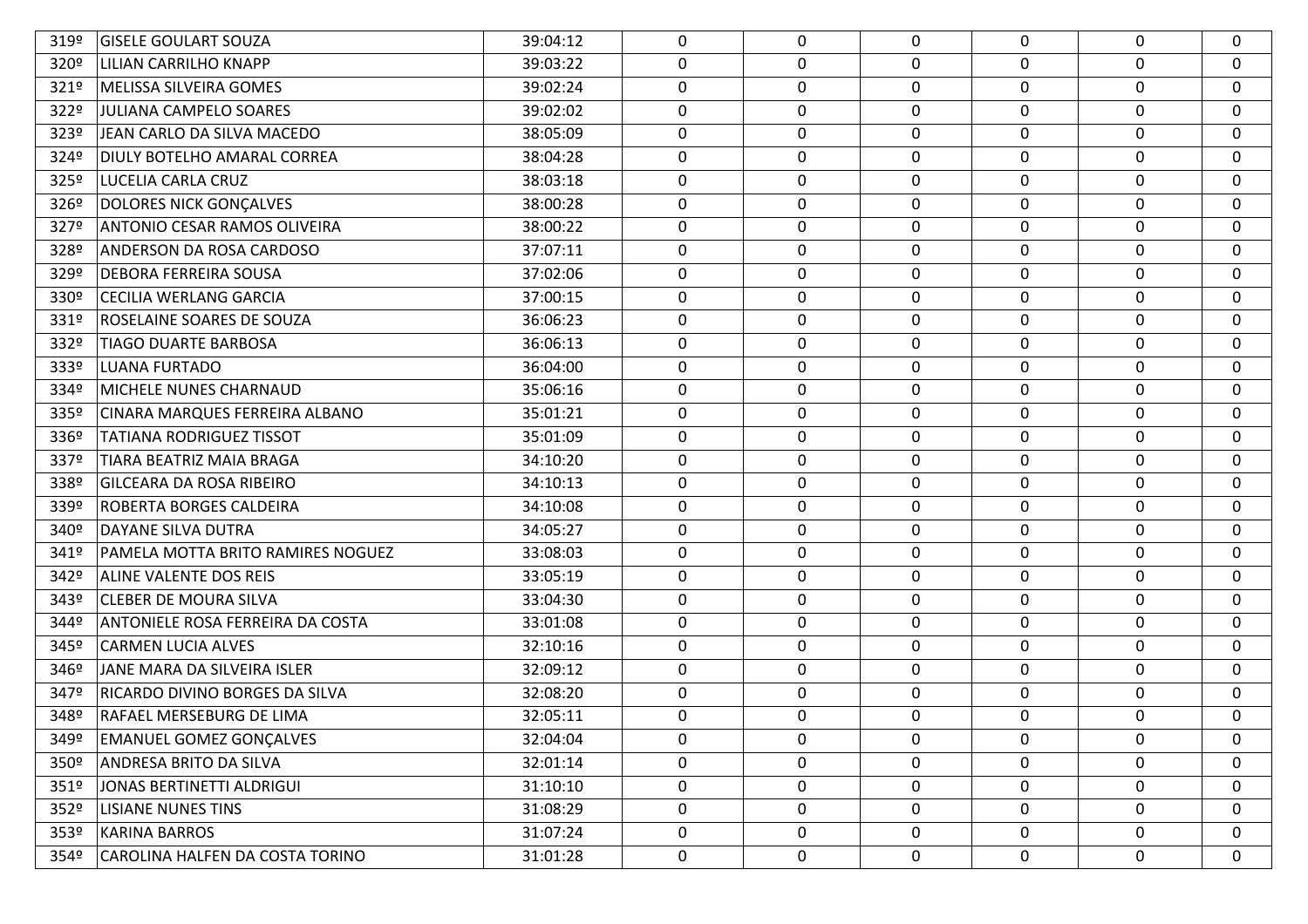| 355º             | <b>VERONA DE MOURA MEDINA</b>            | 30:12:00 | $\mathbf{0}$ | 0           | $\Omega$    | $\Omega$    | 0                | 0        |
|------------------|------------------------------------------|----------|--------------|-------------|-------------|-------------|------------------|----------|
| 356º             | <b>ISRAEL GONÇALVES MEDEIROS</b>         | 30:11:10 | $\mathbf 0$  | 0           | 0           | 0           | 0                | 0        |
| 357º             | <b>GABRIELE DE BRITO BRAGA</b>           | 30:10:05 | 0            | 0           | 0           | 0           | $\boldsymbol{0}$ | 0        |
| 358º             | <b>KELLY FONSECA</b>                     | 30:10:03 | $\mathbf 0$  | $\mathbf 0$ | 0           | $\mathbf 0$ | $\mathbf 0$      | 0        |
| 359º             | PATRICIA FAMIL CARDOSO                   | 30:06:09 | 0            | 0           | 0           | 0           | $\boldsymbol{0}$ | 0        |
| 360 <sup>o</sup> | LEIA OLACHEIA DA ROSA                    | 30:05:20 | $\mathbf 0$  | $\pmb{0}$   | 0           | $\pmb{0}$   | $\boldsymbol{0}$ | 0        |
| 361º             | CARMEN MIRANDA DA CUNHA                  | 30:00:10 | 0            | 0           | 0           | 0           | 0                | 0        |
| 362º             | QUEITI MAQUELI DA COSTA DUARTE           | 29:19:00 | $\mathbf 0$  | $\mathbf 0$ | 0           | $\mathbf 0$ | $\mathbf 0$      | 0        |
| 363º             | JULIANA BASTOS RIBEIRO FERNANDES         | 29:11:10 | 0            | 0           | 0           | 0           | $\boldsymbol{0}$ | 0        |
| 364º             | MICHELLE PIRES SILVEIRA                  | 29:08:27 | $\mathbf 0$  | $\pmb{0}$   | 0           | $\pmb{0}$   | $\boldsymbol{0}$ | 0        |
| 365º             | VANESSA LIMA DE MEDEIROS MADEIRA         | 29:05:30 | 0            | 0           | 0           | 0           | $\boldsymbol{0}$ | 0        |
| 3669             | <b>FERNANDA LEITE MENEZES</b>            | 29:00:15 | $\mathbf 0$  | $\mathbf 0$ | 0           | $\mathbf 0$ | $\mathbf 0$      | 0        |
| 367º             | <b>RAY ALVES COSTA VALLE</b>             | 29:00:00 | 0            | $\mathbf 0$ | $\mathbf 0$ | 0           | $\boldsymbol{0}$ | 0        |
| 368º             | <b>GRACIELE DE CASTRO BORGES</b>         | 28:11:16 | $\mathbf 0$  | $\pmb{0}$   | 0           | $\pmb{0}$   | $\boldsymbol{0}$ | 0        |
| 369º             | CAMILA DA SILVA BELEA                    | 28:10:13 | $\mathbf 0$  | $\pmb{0}$   | 0           | 0           | 0                | 0        |
| 370º             | <b>SUELEM VAZ DA SILVA ALVES</b>         | 28:09:15 | 0            | 0           | 0           | 0           | $\mathbf 0$      | 0        |
| 371º             | <b>WILLIAN LOURENÇO MORAES</b>           | 28:06:14 | 0            | 0           | 0           | 0           | $\mathbf 0$      | 0        |
| 372º             | JULIA GONÇALVES DIAS                     | 28:03:20 | 0            | 0           | 0           | 0           | $\mathbf 0$      | 0        |
| 373º             | <b>FRANCIELE FRECHOU LOPES</b>           | 27:11:06 | 0            | 0           | 0           | 0           | $\mathbf 0$      | 0        |
| 374º             | <b>JULIANA FARIAS RODRIGUES</b>          | 27:08:19 | 0            | 0           | 0           | 0           | $\mathbf 0$      | 0        |
| 375º             | ANTONIO CARLOS ALVES VIEIRA FILHO        | 27:08:02 | 0            | 0           | 0           | 0           | 0                | 0        |
| 376º             | AMANDA COELHO SILVA                      | 27:05:03 | 0            | 0           | 0           | 0           | $\mathbf 0$      | 0        |
| 377º             | NATHASHA SILVEIRA MENDES BORBA           | 27:03:08 | 0            | 0           | 0           | 0           | $\mathbf 0$      | 0        |
| 378º             | <b>JUCELAINE RODRIGUES ALVES RAMALHO</b> | 27:01:26 | 0            | 0           | 0           | 0           | $\mathbf 0$      | 0        |
| 379º             | <b>WANDERLEIA SILVEIRA CAZAUBON</b>      | 27:01:14 | 0            | 0           | 0           | 0           | $\mathbf 0$      | 0        |
| 380 <sup>o</sup> | <b>BRUNA DE SOUZA RODRIGUES</b>          | 27:01:04 | 0            | 0           | 0           | 0           | $\mathbf 0$      | 0        |
| 381º             | <b>VANESSA PETER CAMACHO</b>             | 26:11:11 | 0            | 0           | 0           | 0           | $\mathbf 0$      | 0        |
| 382º             | MATHEUS DE OLIVEIRA COUTINHO             | 26:07:27 | 0            | $\pmb{0}$   | 0           | 0           | $\mathbf 0$      | 0        |
| 383º             | <b>VANISE SOARES GARCIA</b>              | 26:02:09 | 0            | 0           | 0           | 0           | $\mathbf 0$      | 0        |
| 384º             | JESSICA GAMA KOPP                        | 25:11:23 | $\Omega$     | 0           | 0           | $\Omega$    | 0                | $\Omega$ |
| 385º             | <b>BRUNO LUIS DIAS MONTEIRO</b>          | 25:11:16 | $\mathbf 0$  | 0           | 0           | 0           | $\mathbf 0$      | 0        |
| 386º             | JORDANA BORGES FUNCHAL                   | 25:09:17 | 0            | 0           | 0           | 0           | 0                | 0        |
| 387º             | <b>FRANCIELE PORTO DOS SANTOS</b>        | 25:08:09 | 0            | 0           | 0           | 0           | 0                | 0        |
| 388º             | <b>ALINE ALVES VIERA</b>                 | 25:05:28 | $\mathbf 0$  | $\pmb{0}$   | 0           | 0           | 0                | 0        |
| 389º             | <b>ENDREO FRANCO WEISER</b>              | 25:00:12 | $\mathbf{0}$ | 0           | 0           | 0           | 0                | 0        |
| 390 <sup>°</sup> | NATALIELE DIAS VIEIRA                    | 24:11:08 | 0            | 0           | 0           | 0           | 0                | 0        |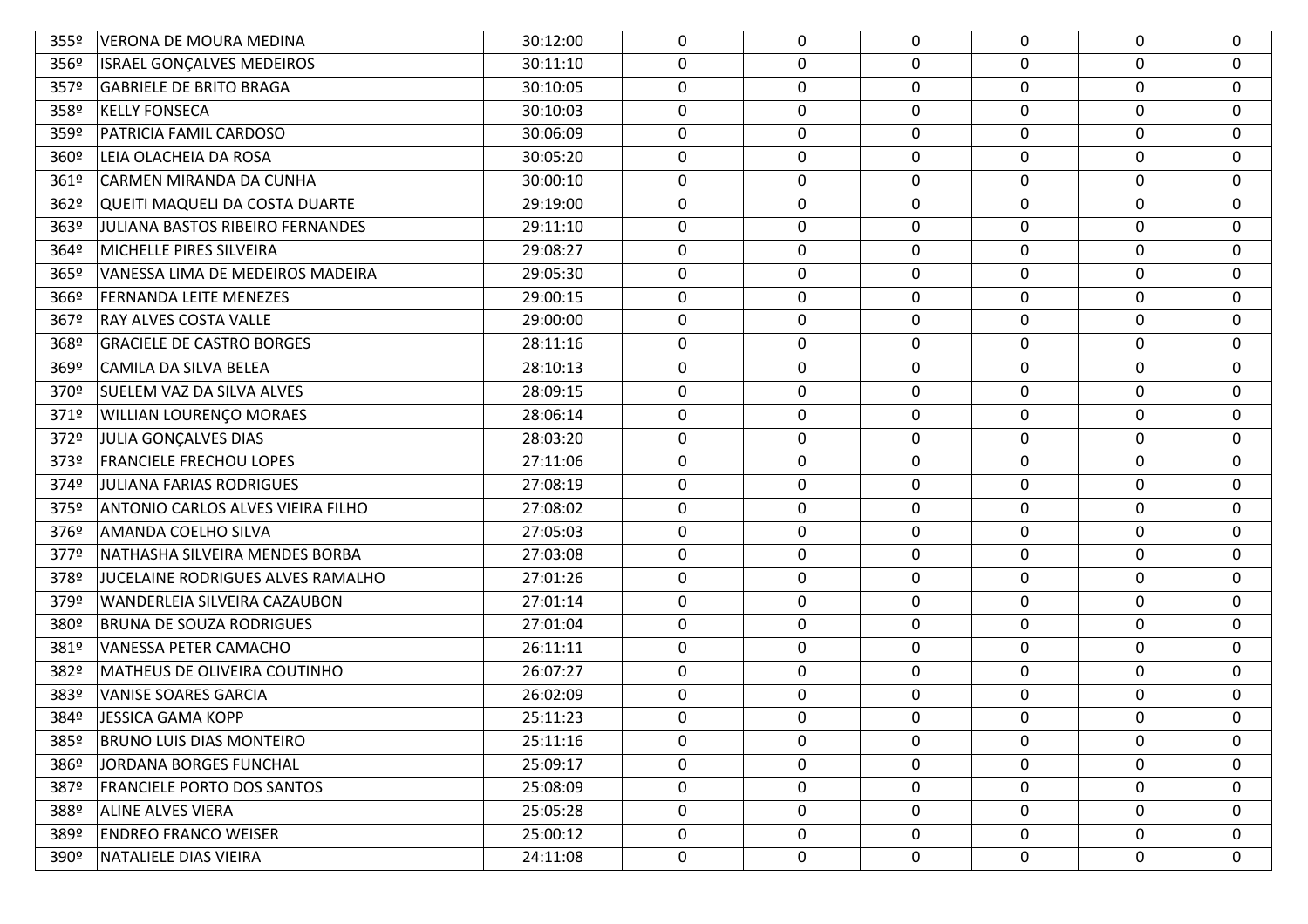## **CURRICULOS DESCLASSIFICADOS DO PROCESSO DE SELEÇÃO**

| 391º                    | NATIANE GONÇALVES DA LUZ                   | 24:06:16 | $\Omega$     | $\mathbf 0$ | $\mathbf 0$  | $\Omega$     | $\mathbf 0$  | $\mathbf 0$    |  |
|-------------------------|--------------------------------------------|----------|--------------|-------------|--------------|--------------|--------------|----------------|--|
| 392º                    | DANIELA DEBORA DE SOUZA PASSOS             | 24:04:21 | $\mathbf 0$  | $\mathbf 0$ | $\mathbf 0$  | $\mathbf{0}$ | $\mathbf{0}$ | $\mathbf 0$    |  |
| 393º                    | FERNANDA REGINA DA SILVA CORREIA           | 24:04:12 | 0            | 0           | $\mathbf 0$  | 0            | 0            | 0              |  |
| 394º                    | LETICIA CORREA DE FREITAS                  | 24:04:09 | $\mathbf 0$  | 0           | $\mathbf 0$  | $\mathbf 0$  | $\mathbf 0$  | 0              |  |
| 395º                    | <b>LARISSA DA CRUZ PERES</b>               | 24:01:23 | 0            | 0           | $\mathbf 0$  | $\mathbf 0$  | 0            | $\mathbf 0$    |  |
| 396º                    | MAIARA DE SOUZA BUENO                      | 23:07:12 | 0            | $\mathbf 0$ | $\mathbf 0$  | 0            | 0            | $\mathbf 0$    |  |
| 397º                    | <b>TUANE DUMANN FONSECA</b>                | 23:05:26 | $\mathbf 0$  | $\mathbf 0$ | $\mathbf 0$  | $\mathbf 0$  | $\mathbf 0$  | $\mathbf 0$    |  |
| 398º                    | NATANIEL IHULIER MESQUITA                  | 23:05:20 | 0            | 0           | $\mathbf 0$  | $\mathbf 0$  | $\mathbf 0$  | $\mathbf 0$    |  |
| 399º                    | PATRICIA GONZALEZ SCHNEIDER                | 23:03:16 | $\mathbf{0}$ | $\mathbf 0$ | $\Omega$     | $\mathbf{0}$ | 0            | $\Omega$       |  |
| 400º                    | ANDRIA PINTADO DOS SANTOS                  | 22:09:12 | $\mathbf 0$  | $\mathbf 0$ | $\mathbf 0$  | $\mathbf 0$  | $\mathbf{0}$ | $\overline{0}$ |  |
| 401º                    | <b>CAROLINE SIQUEIRA SOARES</b>            | 22:06:11 | $\mathbf 0$  | 0           | $\mathbf 0$  | 0            | 0            | $\mathbf 0$    |  |
| 402º                    | VINICIUS ALVES ALMEIDA                     | 22:05:14 | 0            | 0           | $\mathbf{0}$ | 0            | 0            | $\mathbf 0$    |  |
| 403º                    | <b>WESLEY PEREIRA GAETA</b>                | 22:04:03 | $\mathbf 0$  | $\mathbf 0$ | $\mathbf 0$  | $\mathbf 0$  | 0            | $\mathbf 0$    |  |
| 404º                    | <b>ADEMAR MARTINS LEAL JUNIOR</b>          | 22:03:22 | 0            | 0           | 0            | 0            | 0            | 0              |  |
| 405º                    | LEIDIANE BORBA DE SOUZA                    | 22:03:22 | 0            | 0           | $\mathbf 0$  | $\mathbf 0$  | $\mathbf 0$  | $\mathbf 0$    |  |
| 406º                    | <b>ELIZANGELA SOARES MULLER</b>            | 22:03:14 | $\Omega$     | 0           | $\mathbf 0$  | $\mathbf 0$  | 0            | $\mathbf 0$    |  |
| 407º                    | LAUREN CRISTINA LOPES FERREIRA             | 22:01:00 | 0            | 0           | 0            | 0            | $\mathbf 0$  | 0              |  |
| 408º                    | MARA NUBIA DOS SANTOS NOTTI                | 22:01:00 | $\mathbf 0$  | $\mathbf 0$ | $\mathbf 0$  | $\mathbf 0$  | $\mathbf 0$  | $\mathbf 0$    |  |
| 409º                    | <b>FRANCINE COSTA DE AVILA</b>             | 22:00:28 | 0            | 0           | $\mathbf 0$  | $\mathbf 0$  | $\mathbf 0$  | $\mathbf 0$    |  |
| 410º                    | LUANA CASTRO BORGES                        | 22:00:12 | $\mathbf{0}$ | $\mathbf 0$ | $\Omega$     | $\mathbf{0}$ | 0            | 0              |  |
| 411º                    | <b>GIOVANA CALDERIPE PEREIRA</b>           | 21:06:13 | 0            | $\mathbf 0$ | $\mathbf 0$  | $\mathbf{0}$ | 0            | $\mathbf 0$    |  |
| 412º                    | ALESSANDRA BARCELLOS CUSTODIO              | 21:05:15 | 0            | 0           | $\mathbf 0$  | $\mathbf 0$  | $\mathbf 0$  | $\mathbf 0$    |  |
| 413º                    | IJANAINA GOULART RODRIGUES                 | 21:01:25 | $\mathbf 0$  | $\mathbf 0$ | $\mathbf 0$  | $\mathbf 0$  | $\mathbf 0$  | $\mathbf 0$    |  |
| 414º                    | <b>FRANCINE BORBA MACHADO</b>              | 20:10:03 | 0            | 0           | $\mathbf 0$  | 0            | 0            | 0              |  |
| 415º                    | <b>OTAVIO RUAS DE ALMEIDA</b>              | 20:08:17 | 0            | 0           | 0            | 0            | 0            | 0              |  |
| 416º                    | LUIS ANTONIO MACHADO PONTES                | 20:08:07 | $\mathbf 0$  | $\mathbf 0$ | $\mathbf 0$  | $\mathbf 0$  | 0            | $\mathbf 0$    |  |
| 4179                    | <b>VITOR MATHEUS DIAS MACEDO</b>           | 20:04:11 | 0            | 0           | 0            | 0            | 0            | 0              |  |
| 418º                    | JANESSA DE MATTOS CARDOSO                  | 19:11:23 | $\Omega$     | 0           | $\Omega$     | $\mathbf{0}$ | 0            | 0              |  |
| 419º                    | JULIA DA SILVA ORESTES                     | 19:10:01 | $\mathbf 0$  | $\mathbf 0$ | $\mathbf 0$  | $\mathbf 0$  | $\mathbf 0$  | $\overline{0}$ |  |
| 420º                    | <b>ISABELLA RODRIGUES CLAVIJO DE SOUZA</b> | 19:01:05 | 0            | 0           | $\mathbf 0$  | $\mathbf 0$  | $\mathbf 0$  | 0              |  |
| 421º                    | <b>ISADORA CALDERIPE RODRIGUES</b>         | 18:01:29 | $\Omega$     | 0           | 0            | 0            | 0            | 0              |  |
|                         | <b>TOTAL: 172</b>                          |          |              |             |              |              |              |                |  |
| <b>TOTAL GERAL: 421</b> |                                            |          |              |             |              |              |              |                |  |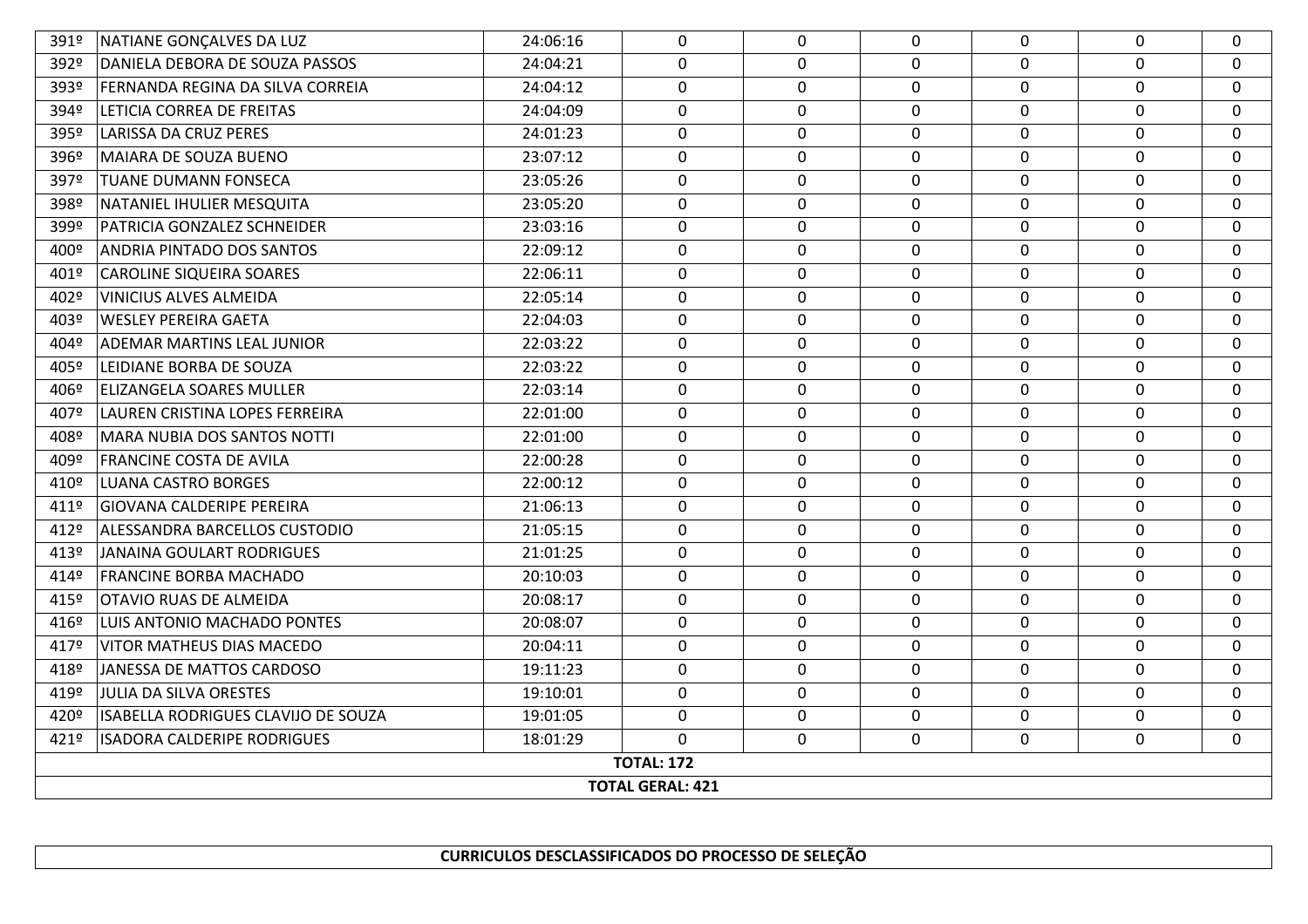| Nº | <b>NOME</b>                          | <b>MOTIVO</b>                                                               |
|----|--------------------------------------|-----------------------------------------------------------------------------|
|    | <b>AGNES MARTHA DA SILVA</b>         | NÃO INFORMOU A DATA DE NASCIMENTO, CRITÉRIO DE DESEMPATE PREVISTO NO EDITAL |
| 2  | ANA CLAUDIA PIRES ALVES              | NÃO APRESENTOU COMPROVANTE DE ESCOLARIDADE CONFORME EXIGIDO PELO EDITAL     |
| 3  | <b>CINTIA GARCIA PEREIRA</b>         | NÃO INFORMOU A DATA DE NASCIMENTO, CRITÉRIO DE DESEMPATE PREVISTO NO EDITAL |
| 4  | ESTEFANI BILHALVA LEITZKE            | NÃO INFORMOU A DATA DE NASCIMENTO, CRITÉRIO DE DESEMPATE PREVISTO NO EDITAL |
| 5. | FRANCINE CORREA DA SILVEIRA          | NÃO INFORMOU A DATA DE NASCIMENTO, CRITÉRIO DE DESEMPATE PREVISTO NO EDITAL |
| 6  | JOSE LUCIANO ALVES FEIJO             | NÃO INFORMOU A DATA DE NASCIMENTO, CRITÉRIO DE DESEMPATE PREVISTO NO EDITAL |
|    | LAILA SILVEIRA DIAS                  | NÃO APRESENTOU COMPROVANTE DE ESCOLARIDADE CONFORME EXIGIDO PELO EDITAL     |
| 8  | MARISA MARTA ENGELKES MORALES        | NÃO APRESENTOU COMPROVANTE DE ESCOLARIDADE CONFORME EXIGIDO PELO EDITAL     |
| 9  | MARISA BADIA BALHEGO                 | NÃO APRESENTOU COMPROVANTE DE ESCOLARIDADE CONFORME EXIGIDO PELO EDITAL     |
| 10 | ROSANGELA AVILA MELLO                | NÃO INFORMOU A DATA DE NASCIMENTO, CRITÉRIO DE DESEMPATE PREVISTO NO EDITAL |
| 11 | <b>RAQUEL GOUVEA LEITZKE</b>         | NÃO APRESENTOU COMPROVANTE DE ESCOLARIDADE CONFORME EXIGIDO PELO EDITAL     |
| 12 | SIMONE COSTA SORIA                   | NÃO APRESENTOU COMPROVANTE DE ESCOLARIDADE CONFORME EXIGIDO PELO EDITAL     |
| 13 | <b>TIAGO CHEPP MARQUES</b>           | NÃO APRESENTOU COMPROVANTE DE ESCOLARIDADE CONFORME EXIGIDO PELO EDITAL     |
| 14 | VANESSA HETSPER VIEIRA               | NÃO APRESENTOU COMPROVANTE DE ESCOLARIDADE CONFORME EXIGIDO PELO EDITAL     |
| 15 | <b>WELLINGTON RODRIGUES DA SILVA</b> | NÃO APRESENTOU COMPROVANTE DE ESCOLARIDADE CONFORME EXIGIDO PELO EDITAL     |

Pelotas, 06 de agosto de 2018

Comissão Especial de Avaliação e Seleção Pública: Portarias nº 024 e 042/2018

Andrei Moitinho Tavares

Berenice Martinez Nunes

John Christian da Silva de Jesus

Maria Fernanda Zanotta Carneiro